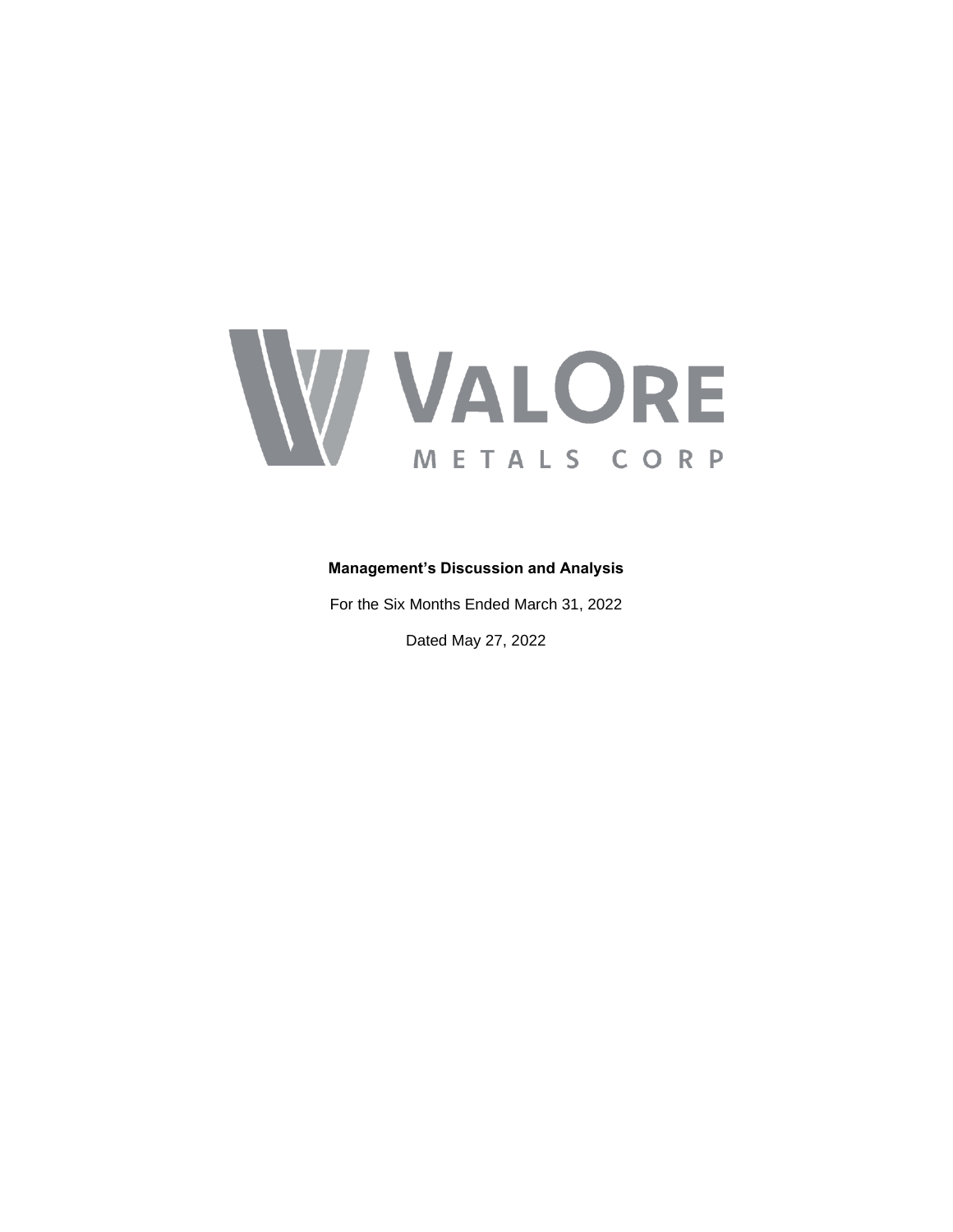# **NOTE TO READER**

This management's discussion and analysis ("MD&A") for the six months ended March 31, 2022 was prepared by management and approved and authorized for issue on May 27, 2022 for ValOre Metals Corp. (the "Company" or "ValOre") in accordance with International Financial Reporting Standards ("IFRS"). The MD&A supplements but does not form part of the condensed interim consolidated financial statements of ValOre and the notes thereto for the six months ended March 31, 2022. Consequently, the MD&A should be read in conjunction with the Company's condensed interim consolidated financial statements and related notes for the six months ended March 31, 2022 and the annual audited consolidated financial statements for the year ended September 30, 2021.

Management is responsible for the preparation and integrity of the financial statements, including the maintenance of appropriate information systems, procedures and internal controls to ensure that information used internally or disclosed externally, including the MD&A, is complete and reliable.

All amounts are in Canadian dollars unless otherwise specified. Additional information is available on the Canadian System for Electronic Document Analysis and Retrieval ("SEDAR") at www.sedar.com, and on the Company's website at [www.valoremetals.com.](http://www.valoremetals.com/)

# **FORWARD-LOOKING INFORMATION**

This MD&A contains certain forward-looking information and forward-looking statements, as defined in applicable securities laws (collectively referred to herein as "forward-looking statements"). These forward-looking statements relate to future events or ValOre's future performance. All statements other than statements of historical fact are forward-looking statements. Often, but not always, forward-looking statements can be identified by words such as "plans", "expects", "anticipates", "believes", "estimates", "expects" and similar expressions, or the negatives of such words and phrases, or statements that certain actions, events or results "may", "could", "would", "should", "might", or "will" be taken, occur or be achieved. Forward-looking statements involve known and unknown risks, uncertainties and other factors that may cause actual results to differ materially from those anticipated in such forward-looking statements. The forward-looking statements in this MD&A speak only as of the date of this MD&A or as of the date specified in such statement. Specifically, this MD&A includes, but is not limited to, forward-looking statements regarding: the potential of ValOre's properties to contain economic mineral deposits; ValOre's ability to meet its working capital needs at the current level for the 12-month period ending September 30, 2022; the plans, costs, timing and capital for future exploration and development of ValOre's property interests, including the costs and potential impact of complying with existing and proposed laws and regulations; management's outlook regarding future trends; prices and price volatility for mineral deposits; and general business and economic conditions.

Inherent in forward-looking statements are risks, uncertainties and other factors beyond ValOre's ability to predict or control. These risks, uncertainties and other factors include, but are not limited to, mineral deposits, price volatility, changes in debt and equity markets, timing and availability of external financing on acceptable terms, the uncertainties involved in interpreting geological data and confirming title to ValOre's properties, the possibility that future exploration results will not be consistent with ValOre's expectations, increases in costs, environmental compliance, and changes in environmental and other local legislation and regulation, interest rate and exchange rate fluctuations, changes in economic and political conditions and other risks involved in the minerals exploration and development industry, as well as those risk factors listed in the "Risks and Uncertainties" section below. Readers are cautioned that the foregoing list of factors is not exhaustive of the factors that may affect the forwardlooking statements. Actual results and developments are likely to differ, and may differ materially from those expressed or implied by the forward-looking statements contained in the MD&A. Such statements are based on a number of assumptions about the following: the availability of financing for ValOre's exploration and development activities; operating and exploration costs; ValOre's ability to attract and retain skilled staff; timing of the receipt of regulatory and governmental approvals for exploration projects and other operations; market competition; and general business and economic conditions.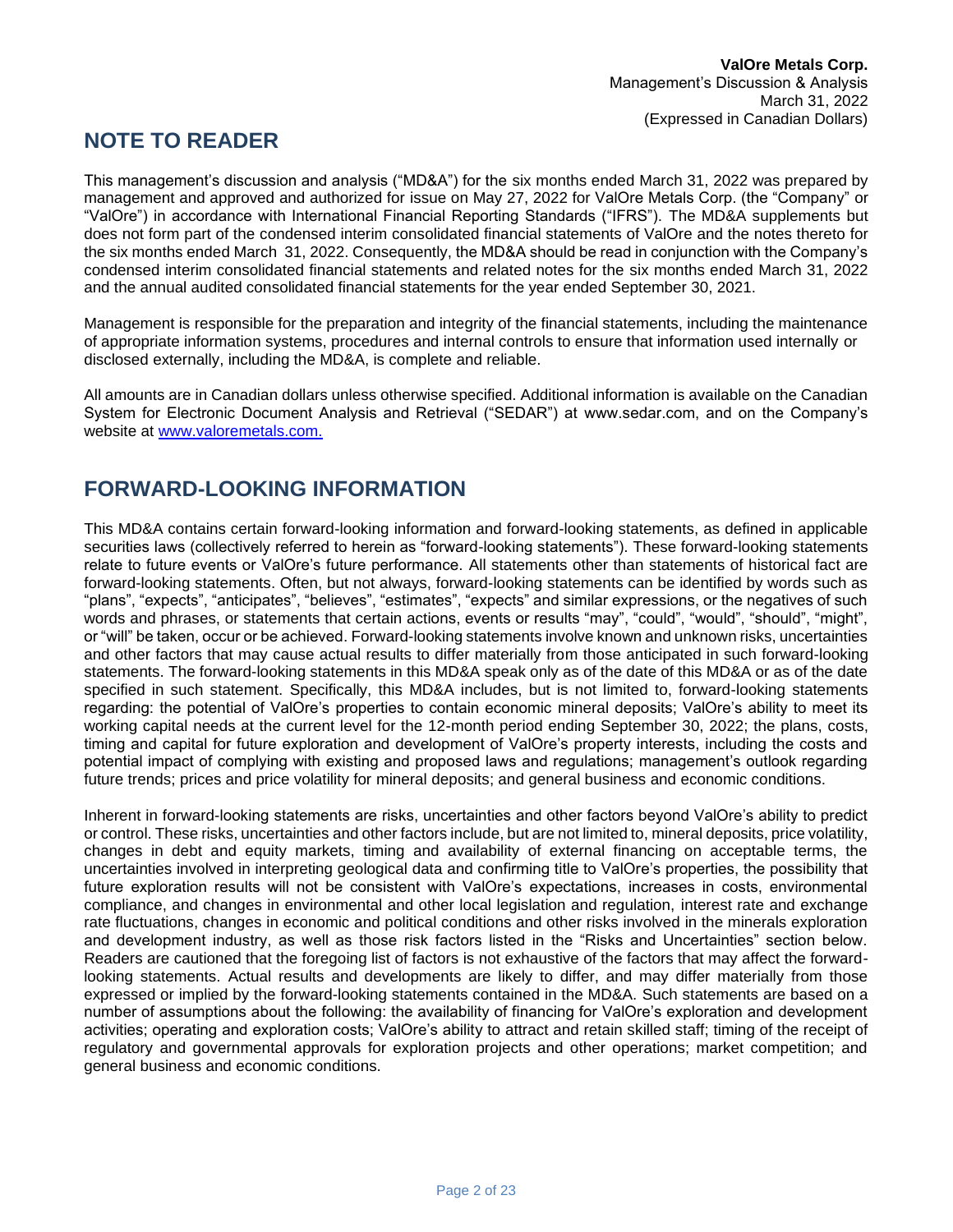# **ValOre Metals Corp.**

Management's Discussion & Analysis March 31, 2022

(Expressed in Canadian Dollars)

Forward-looking statements may be affected by known and unknown risks, uncertainties and other factors that may cause ValOre's actual results, performance or achievements to be materially different from any of its future results, performance or achievements expressed or implied by such forward-looking statements. All forward-looking statements herein are qualified by this cautionary statement. Accordingly, readers should not place undue reliance on forward-looking statements. ValOre undertakes no obligation to update publicly or otherwise any forward-looking statements, whether as a result of new information or future events or otherwise, except as may be required by law. If ValOre does update one or more forward-looking statements, no inference should be drawn that it will make additional updates with respect to those or other forward-looking statements, unless required by law.

# **INTRODUCTION**

ValOre Metals Corp., formerly named Kivalliq Energy Corporation, is an exploration company based in Vancouver, Canada, which currently has interests in exploration projects in northern Canada and Brazil. In addition to uranium exploration properties in Nunavut Territory and the Provinces of Saskatchewan and Manitoba, ValOre holds the Baffin Gold Property in Nunavut Territory and the Pedra Branca Platinum Group Elements ("PGE") Project in northeastern Brazil that hosts palladium (Pd) + platinum (Pt) + gold (Au) mineralization.

# **OVERVIEW**

# *Appointments*

During the year ended September 30, 2021, the following events took place:

- Colin Smith was appointed as Vice President of Exploration
- Darren Klinck was appointed as Director
- Ian Pritchard was appointed as Advisor
- Luis Azevedo was appointed as Advisor
- Luis Azevedo and Brian McMaster resigned as Directors.

# *Share capital*

On November 17, 2021, ValOre closed a brokered private placement for gross proceeds of \$11,000,000. The Company sold 18,333,333 flow-through units of the Company to charitable purchasers (each, a "Charity FT Unit") at a price of \$0.60 per Charity FT Unit. Each Charity FT Unit consists of one common share of the Company (each, a "FT Share") and one-half of one common share purchase warrant. Each warrant shall entitle the holder to purchase one common share of the Company (each, a "Warrant Share") at a price of \$0.65 per Warrant Share at any time on or before November 17, 2023. The FT Shares and Warrant Shares are subject to a hold period ending on March 18, 2022.

On December 9, 2021, the Company granted 6,600,000 incentive stock options to certain Directors, Officers, Employees and Consultants of the Company. The Options are exercisable at \$0.45 per share for a period of three years from the date of grant with ¼ vesting upon grant and ¼ vesting every 3 months thereafter.

During the six months ended March 31, 2022, 699,500 stock options were exercised for proceeds of \$209,850 and 888,333 warrants were exercised for gross proceeds of \$399,750.

During the six months ended March 31, 2022, ValOre issued 500,000 shares valued at \$117,500 to Jangada pursuant to the Pedra Branca purchase agreement.

During the six months ended March 31, 2022, 1,523,050 warrants expired unexercised.

Subsequent to the six months ended Mach 31, 2022, the following events took place:

• Azincourt consolidated its common shares on the bases if one (1) new-post-consolidation common share for every two and a half (2.5) pre-consolidation common shares effective as of April 21, 2022. (For further details, see note 3 of the condensed interim financial statements for the six months ended March 31, 2022).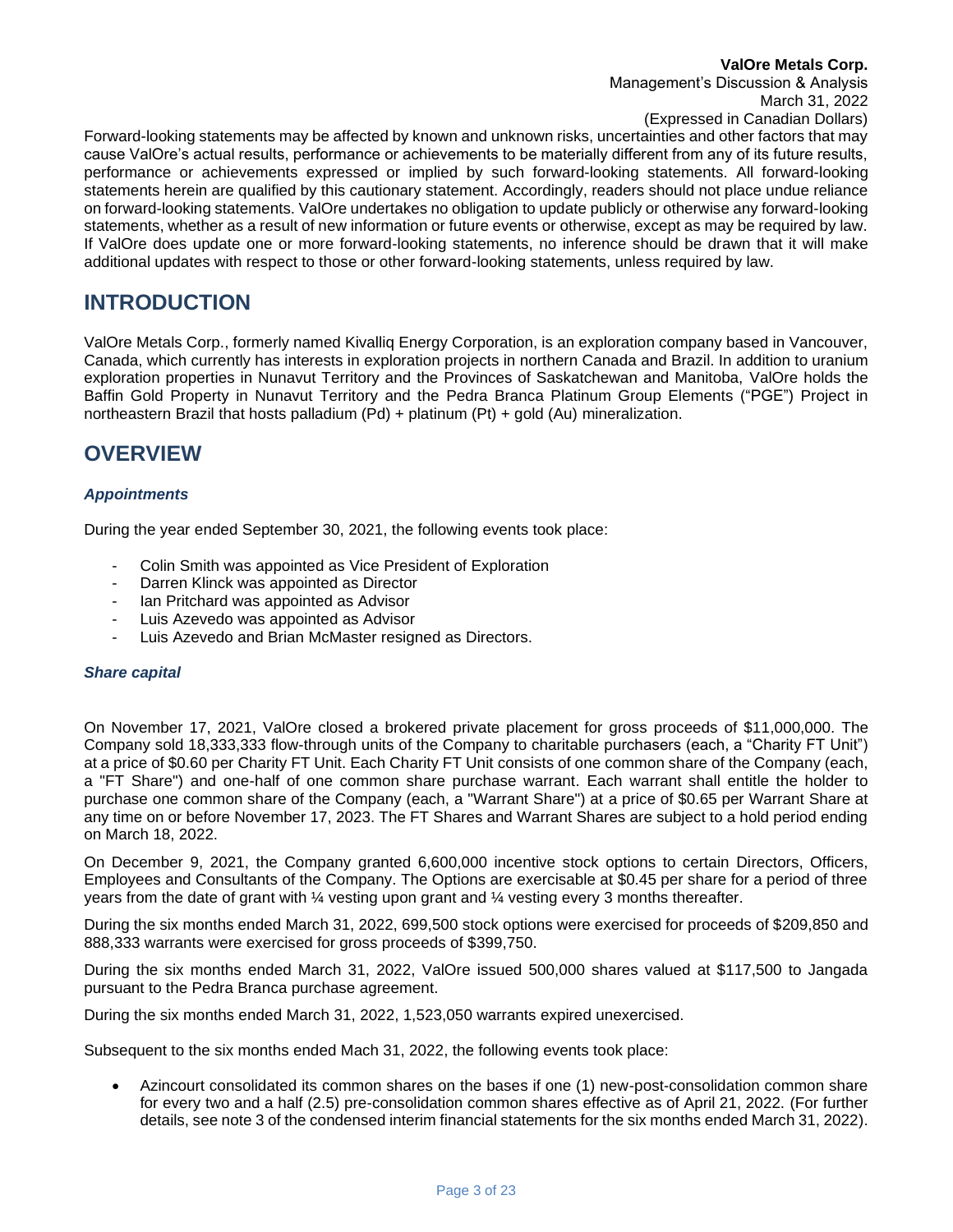- ValOre sold investments for proceeds of \$180,912.
- 575,000 common shares were issued upon warrants exercised for gross proceeds of \$258,750.

### *Exploration highlights*

For more details on the following highlights, please refer to the news releases available on ValOre's website and on SEDAR: [www.sedar.com.](http://www.sedar.com/)

### **Pedra Branca PGE Project**

#### *Drilling*

• ValOre completed an 11,120-metre ("m") drill program in 2021 (108 holes total), comprised of 1,828 m of Reverse Circulation ("RC") drilling in 38 holes, and 9,292 m of core drilling in 70 holes. Primary focus of resource expansion (Trapia 1, Trapia 2, Santo Amaro), Target Advancement (Massapê, Santo Amaro South, Cana Brava, C-04), and New Discovery (Esbarro NW, Trapia South, Trapia SW).

#### *Mineral Resource Recalculation*

- Q2 2022 resource recalculation based on 2020/2021 drilling programs was completed in March 2022
- Pedra Branca Inferred Mineral Resource Estimate: 2,198 thousand ounces ("Koz") palladium + platinum + gold ("2PGE+Au") in 63.6 million tonnes ("Mt") grading 1.08 g/t 2PGE+Au.
- The updated Pedra Branca mineral resource estimate was completed by independent Brazilian consultancy GE21 Consultoria Mineral ("GE21"), in accordance with Canadian Institute of Mining, Metallurgy and Petroleum ("CIM") Definition Standards incorporated, by reference, in NI 43-101 Standards of Disclosure for Mineral Projects, and has been reviewed internally by ValOre
- Final Report to be filed in May.

#### *Metallurgy and Mineral Processing*

- Ten HQ-size core drill holes totaling 591 metres at the Curiu and Esbarro PGE deposit areas were completed, logged, sampled and assayed prior to planned metallurgical testwork.
- All 10 drill holes confirmed the historically reported geology and returned high-grade, shallow PGEmineralized intercepts including:
	- o 77 m at 2.95 g/t 2PGE+Au from surface, incl. 45 m at 4.76 g/t 2PGE+Au, 0.1 g/t Rh from 16 m, and 6.4 m at 16.92 g/t 2PGE+Au and 0.52 g/t Rh from 30 m in drill hole DD21ES15C
	- $\circ$  49 m at 2.03 g/t 2PGE+Au from 19 m, incl. 4.6 m at 11.94 g/t 2PGE+Au, 0.25 g/t Rh from 23.68 m in Drill hole DD21CU12A
	- o 77 m at 1.01 g/t 2PGE+Au from surface in drill hole DD21PBE30A
	- o 47 m at 1.51 g/t 2PGE+Au from surface in drill hole DD21CU12A
- In September 2021, ValOre engaged highly experienced metallurgist, Chris Kaye, to oversee the current and future testwork campaigns, which will now be carried out at ALS Metallurgy Kamloops ("ALS"). Mr. Kaye will work with ValOre to develop and optimize a metallurgical flowsheet for Pedra Branca, to be included in a preliminary economic assessment scheduled for completion in H2, 2022.
- Four HQ-size core drill holes totaling 332 metres ("m") at the Cedro PGE deposit area were drilled, logged, sampled and assayed to support ongoing metallurgical test work: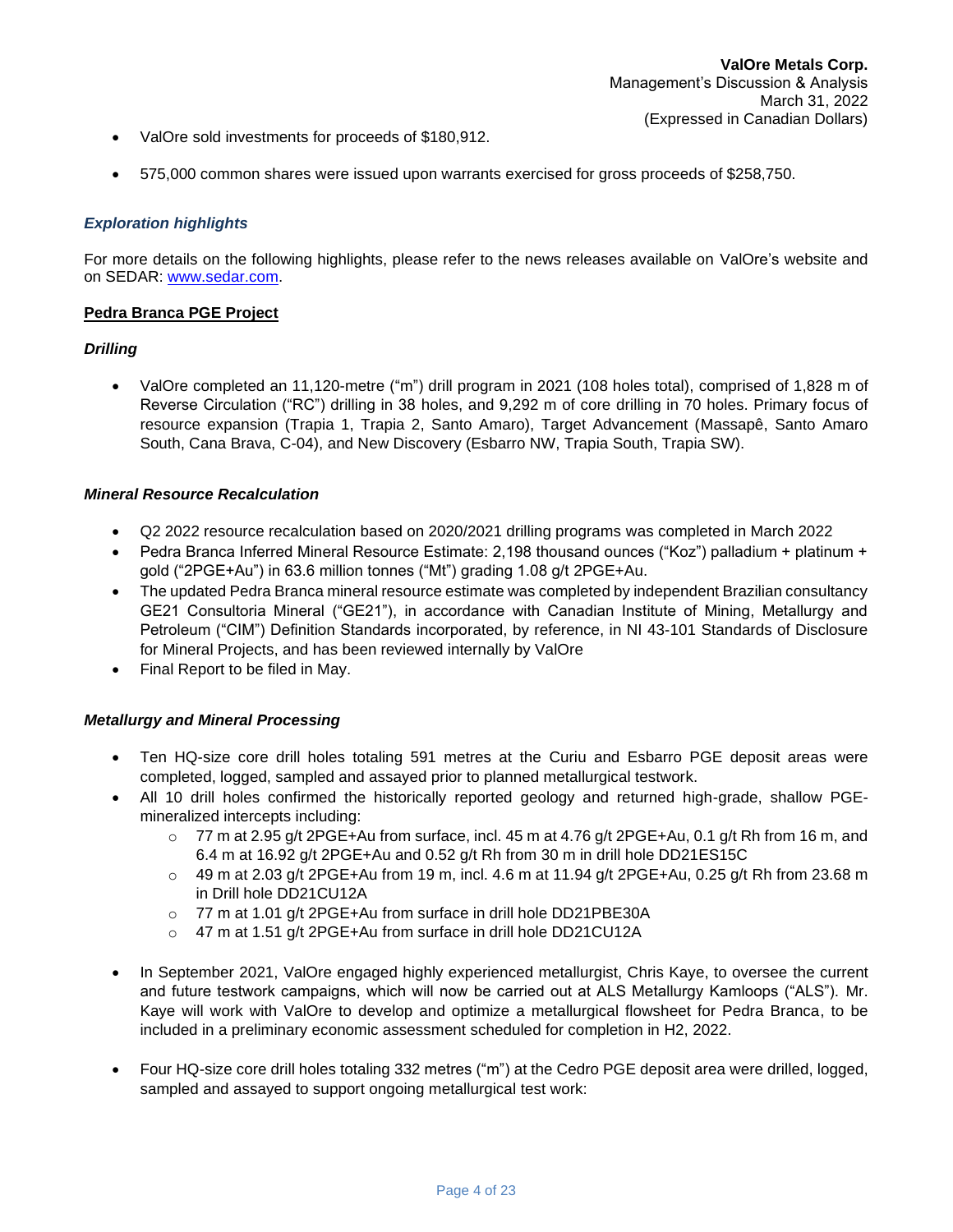- o All 4 drill holes confirmed the historically reported geology and returned broad, consistently mineralized PGE intercepts including:
	- 53 m at 1.18 grams per tonne palladium + platinum + gold (" $q/t$  2PGE+Au") from surface, incl. 7.0 m at 2.64 g/t 2PGE+Au from 44 m in drill hole DD21CD24A
	- 62 m at 0.90 g/t 2PGE+Au from 58 m, incl. 31 m at 1.40 g/t 2PGE+Au from 82 m in drill hole DD21CD05A
	- 52 m at 1.03 g/t 2PGE+Au from 19 m in drill hole DD21CD89A
	- 70 m at 0.71 g/t 2PGE+Au from surface, incl. 29 m at 1.12 g/t 2PGE+Au in drill hole DD21CD42A
- o Metallurgical drilling campaign concluded, totaling 922 m in 14 holes, including 6 holes at Esbarro (378 m), and 4 holes at Curiu (213 m), in addition to the 332 m in 4 holes at Cedro;
- o Drill core for the remaining two PGE deposits which form part of the 2019 inferred resource, Trapia and Santo Amaro, will be collected from the 2020 and 2021 resource expansion drill programs;
- Metallurgical testwork program at ALS commenced mid-October, with a primary focus on mineralogy and conventional processing circuits for the Curiu and Esbarro deposits.
	- $\circ$  Recoveries of 82.9% for platinum (Pt), 71% for palladium (Pd) and 85.2% for gold (Au) were achieved by the first locked cycle flotation test on a fresh, unweathered 30-kilogram ("kg") sample composited from Curiu PGE deposit drill core;
	- $\circ$  This locked cycle flotation test produced a concentrate grading 78.4 grams per tonne g/t 2PGE+Au;
	- $\circ$  Based on the information available to date, no deleterious element thresholds were exceeded, and a detailed elemental analysis on the concentrate is underway.
- Additional metallurgical test work on-going at Base Met Lab in Kamloops, including:
	- $\circ$  Ferricyanide leaching, to try and improve the Pt leaching performance.
		- Results to date show a strong improvement of Pt leaching on a sample of flotation tails from the Fresh Curiu composite sample: 48h extraction into solution = Pt 72.2%, Pd 90.8%;
		- Follow-up testwork is under way on a full composite sample (not just the tails) and a sample of Weathered material from the Curiu deposit.
	- o Reverse flotation testwork to try and remove MgO from the feed, which would have positive implications for Platsol (reduce acid consumption).
		- Results to date suggest the MgO is not suitable to removal via reverse flotation.

# *Regional Exploration*

- On July 6, 2021, ValOre announced the acquisition of twelve new claims totaling 16,000 hectares at Pedra Branca the Agência Nacional de Mineração ("ANM") bid process conducted during June 2021. The claims were officially published in February 2022. Highlights include:
	- $\circ$  Acquisition of over 50 kilometres ("km") of underexplored, undrilled, geological trend highly prospective for PGE discovery
	- $\circ$  Compelling data from historic exploration work, including untested soil anomalies, high grade grab samples, and coincident favorable geophysical signatures
	- $\circ$  Excellent existing network of well-maintained access roads and power supply throughout the expanded land position
	- o First phase of exploration in preparation, including: WorldView spectral data, ground or droneborne magnetics, regional geological mapping and prospecting
- ValOre's sequential exploration methodology was applied at multiple targets in H2, 2021, including Massapê, Santo Amaro South, Trapia South, Cana Brava, and C-04, and positive results from geological mapping, Trado auger drilling, and subsequent trenching, led to drilling discoveries and successes at all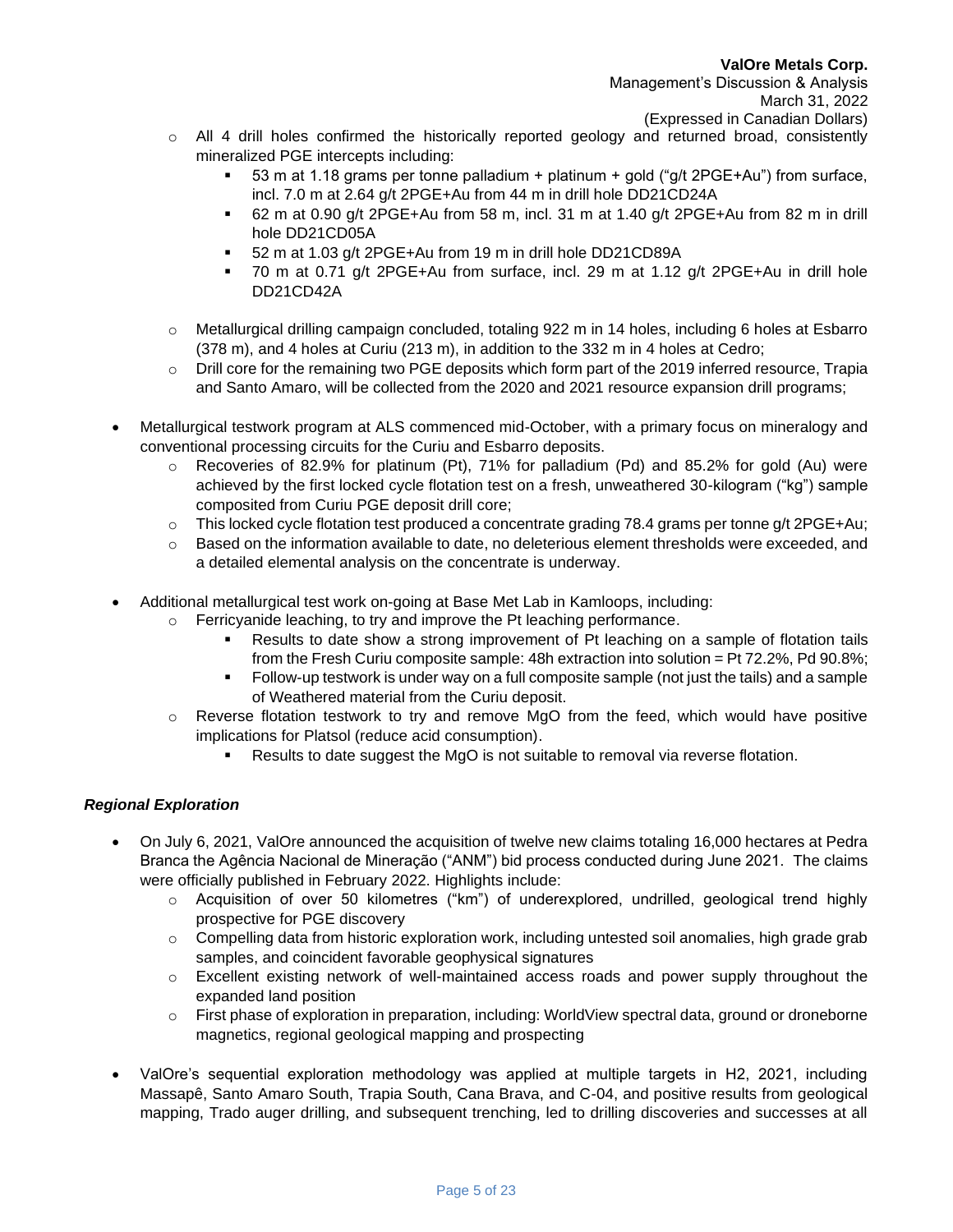tested targets (detailed in RC and core highlights bullets, above). This methodology is being deployed in the newly acquired ground, and zones of open / unconstrained mineralization intercepted in 2021.

- ValOre Accelerates Regional Trado® Exploration. The Trado® auger has become a cornerstone exploration tool at Pedra Branca, serving to rapidly advance the district-wide target pipeline, and leading to multiple successful drill campaigns in 2021. ValOre has completed 415 auger holes since February 2021, totaling 1344 m, testing 11 property-wide targets. In total, 633.5 m of target Ums rocks have been augered under cover, with 1326 samples submitted for assay. Auger assay highlights include:
	- $\circ$  16 m grading 1.22 g/t 2PGE+Au from surface (new result from Trapia South target)
	- $\circ$  12 m grading 1.73 g/t 2PGE+Au from surface (led to drilling discovery at Esbarro NW target)
	- $\circ$  9.0 m grading 2.09 g/t 2PGE+Au from surface (led to drilling discovery at Esbarro NW target)
	- $\circ$  10 m grading 1.64 g/t 2PGE+Au from surface (led to drilling discovery at Santo Amaro South target)
	- o A second Trado<sup>®</sup> auger was purchased and started operations in February 2022
- Ipueiras target, 10 kilometres ("km") south of the Trapia deposit area, (885,000 oz 2PGE+Au grading 0.96 g/t in 28.8 Mt) tested with 35 Trado<sup>®</sup> auger holes in 105 metres ("m") and 4 trenches (189 m)
	- $\circ$  Target ultramafic rocks ("UM") encountered in 16 Trado® holes (59m of the 105 m augered) and all 4 trenches, over geological trend of approximately 2.5 km in strike length;
	- $\circ$  Two of four trenches returned significant intervals of PGE mineralization, including:
		- 64 metres ("m") grading 2.68 g/t 2PGE+Au, including 25 m grading 4.65 g/t 2PGE+Au in trench TR22IP01;
		- 38 m grading 2.14 g/t 2PGE+Au, including 15 m grading 4.45 g/t 2PGE+Au in trench TR22IP02
	- $\circ$  Trado<sup>®</sup> auger drilling returned PGE mineralization in assay results in 11 of 35 holes, including:
		- 8 m grading 1.13 g/t 2PGE+Au from surface, including 1 m at 5.48 g/t 2PGE+Au from surface;
		- 8 m grading 1.29 g/t 2PGE+Au from surface, including 1 m at 4.22 g/t 2PGE+Au from 7 m;
		- 7 m grading 1.37 g/t 2PGE+Au from surface;
		- 4 m grading 1.03 g/t 2PGE+Au from surface.
- Galante East target, 5 km south of Santo Amaro deposit area (153,000 oz 2PGE+Au grading 1.11 g/t in 4.3 Mt), tested with 92 Trado® auger holes (255 m)
	- $\circ$  5.0 metres ("m") grading 1.48 grams per tonne 2PGE+Au ("g/t 2PGE+Au") from surface
	- o 2.0 m grading 2.95 g/t 2PGE+Au from surface
	- o 3.8 m grading 1.18 g/t 2PGE+Au from surface
	- o 5.5 m grading 0.80 g/t 2PGE+Au from surface
	- o 6.0 m grading 0.53 g/t 2PGE+Au from surface
- Troia target, located 5 km north of Massapê, (129,000 oz 2PGE+Au grading 1.21 g/t in 3.3 Mt). Multiple high-grade PGE assay results from outcropping chromitites and mineralized ultramafic ("UM") samples, including:
	- 23.01 grams per tonne palladium + platinum + gold ("g/t  $2PGE+Au$ ") SAMPLE 103089
	- 12.00 g/t 2PGE+Au SAMPLE 103111
	- 8.32 g/t 2PGE+Au SAMPLE 103091
	- 8.15 g/t 2PGE+Au SAMPLE 103093
	- 7.98 g/t 2PGE+Au SAMPLE 103094
	- 3.35 g/t 2PGE+Au SAMPLE 103095
	- $\circ$  Trado® auger drilling is on-going at Tróia, with 72 auger holes (206 m) completed to date, with UMs encountered in 16 holes (assays pending)
- Tróia Target Phase 2 Exploration Program Highlights, from May 24, 2022: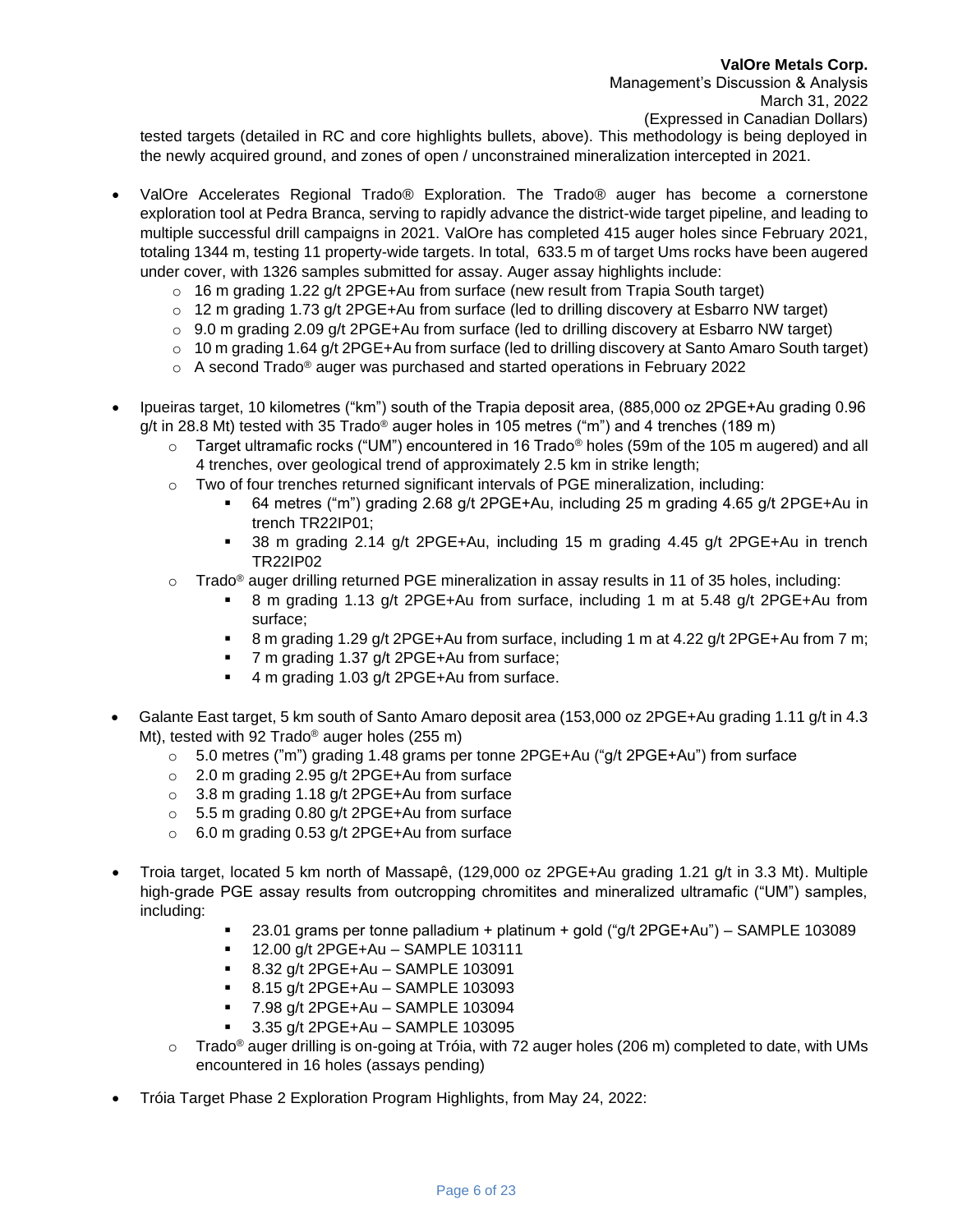- Mineralization occurs within a 50- to 100-metre-wide zone, along a 1-kilometre-long trend with compelling geochemical and geophysical anomalies, and rock samples exceeding 23 g/t 2PGE+Au;
- The Tróia target has been tested with 72 Trado® auger holes (results received for 53), totaling 206 metres ("m") and 7 trenches, totaling 400 m;
- Target ultramafic rocks ("UM") encountered in 19 Trado® holes (62 m of the 206 m augered) and all 7 trenches, over geological trend of approximately 1 kilometre ("km") in strike length;
- Multiple PGE-mineralized Trado<sup>®</sup> auger holes, including:
	- o 8.5 m grading 0.98 grams per tonne palladium + platinum + gold ("g/t 2PGE+Au") from surface, including 4.0 m grading 1.44 g/t 2PGE+Au from 4.0 m depth
	- $\circ$  2.0 m grading 8.58 g/t 2PGE+Au from surface, including 1.0 m grading 15.93 g/t 2PGE+Au from surface
	- o 4.0 m grading 1.55 g/t 2PGE+Au from surface
	- o 3.8 m grading 1.64 g/t 2PGE+Au from surface;

Sampling and geological mapping of all 7 trenches are in progress

### **Angilak Property, Uranium Project, Nunavut Territory**

- On May 10, 2021, ValOre provided an exploration update for the Angilak Property, which includes the acquisition of 466 km<sup>2</sup> (46,600 hectares) of new WorldView spectral data and high-spatial resolution imagery covering 100% of the high-priority targets and prospective basin-margin at the Angilak Property in Nunavut Territory, Canada. In addition, both the geophysical and geochemical datasets will be reprocessed, and once all data has been received, a fully integrated district-wide targeting review will be conducted. The WorldView dataset will be captured at Angilak as soon as snow melt and general weather conditions improve, to optimize data quality. Anticipated capture timeline is July or August 2021, with subsequent interpretation and final products in September or October.
- On November 29, 2021, ValOre provided an additional exploration update for Angilak, and a general summary of the 2022 exploration program. The 2022 Angilak exploration program will comprise a multifaceted campaign including: core drilling, Enzyme Leach ("EL") soil sampling, ground geophysics including ground magnetics and VLF-EM, and district-wide prospecting, mapping, and sampling.

A property-wide targeting review has identified high-priority targets to be advanced in a fully funded 2022 exploration program, characterized into 3 target classes:

- $\circ$  Lac 50 Trend Resource Expansion: 4 targets adjacent or contiguous to inferred resource zones
- o Target Advancement: 10 targets to follow-up ValOre U3O8 drill intercepts at zones not included in the inferred mineral resource
- o New Discovery: 20 targets which merit drilling

In March 2022, mobilization for the 2022 exploration program commenced. The proposed work plan contemplates 2 phases: Spring and Summer programs.

Angilak Property Uranium Project 2022 Exploration Program Highlights:

- Mobilization of crews, consumables, and equipment commenced March 23;
- Initial 4,000 metre ("m") Reverse Circulation ("RC") drill program commenced April 22, with a focus of expanding known zones of U<sub>3</sub>O<sub>8</sub> mineralization;
- Geophysical program of 2,400-line-kilometres ("ln-km") of ground VLF-EM and magnetics commenced April 15;
- Geochemical sampling (1,000+ samples) including Enzyme Leach ("EL") soils, rock sampling and lake sediment sampling to vector future exploration efforts;
- Baseline environmental and archaeology studies;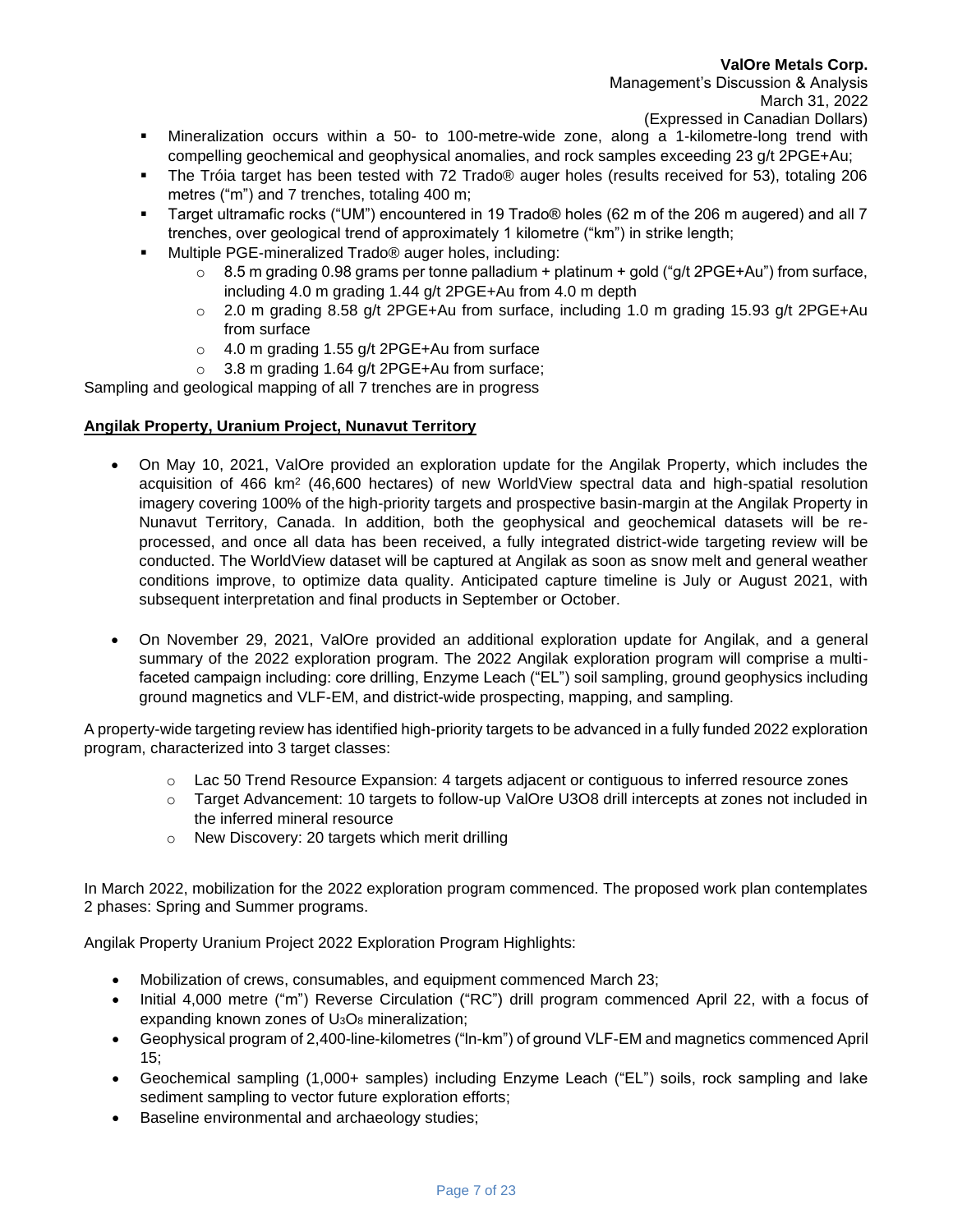• Initial 4,000 m diamond drilling to commence in the summer, with a focus on resource expansion and following up positive RC drill results

# **MINERAL PROPERTIES AND EXPLORATION**

# *Pedra Branca, Ceará State, Brazil*

On August 14, 2019, ValOre closed the transaction by which ValOre acquired 100% of the Pedra Branca PGE Project in northeastern Brazil from Jangada Mines PLC ("Jangada"). Pursuant to a share purchase agreement among Jangada, ValOre and PBBM Holdings Ltd., a wholly owned, British Columbia incorporated subsidiary of ValOre, ValOre acquired Jangada's interest in the Brazilian holding company Pedra Branca Brasil Mineracao Ltda., which owns the Pedra Branca PGE Project.

Material Terms of the Pedra Branca Agreement:

Through PBBM Holdings Ltd., ValOre acquired a 100% interest in Pedra Branca Brasil Mineracao Ltda.in exchange for the following consideration:

- 1. the issuance and allotment to Jangada of:
	- a. 22,000,000 common shares in the authorized share capital of ValOre (issued) on closing of the Transaction.
	- b. 3,000,000 common shares in the authorized share capital of ValOre in six equal tranches commencing on the date falling six months after Closing and ending on the date falling thirty-six months after Closing, subject to any adjustment as a result of certain specified liabilities; and \*
- 2. cash payments to Jangada in the aggregate of \$3,000,000, as follows:
	- a. \$250,000 paid in May 2019
	- b. \$750,000 paid in August 2019
	- c. \$1,000,000 paid in November 2019
	- d. \$1,000,000 paid in February 2020

\* As at March 31, 2022, the Company issued 2,500,000 shares valued at \$587,500 to Jangada pursuant to the purchase agreement.

The remaining 500,000 common shares are scheduled to be issued as follows:

• 500,000 common shares on or before August 14, 2022.

The Pedra Branca PGE Project comprises 52 exploration licenses covering a total area of 56,852 hectares (140,484 acres) in northeastern Brazil. At Pedra Branca, 7 distinct PGE+Au deposit areas host, in aggregate, a 2022 NI 43- 101 inferred resource of 2.198 Moz 2PGE+Au contained in 63.6 Mt grading 1.08 g/t 2PGE+Au

Based on assessment of historical work programs, more than US\$35M has been spent on the Pedra Branca to date, with Anglo American Platinum being the primary contributor throughout their 12-year project tenure. A substantial exploration database has been amassed over the Project's history, with >30,000 meters of diamond drilling, extensive ground and airborne geophysics, property-wide geochemistry, and wide-spread geological mapping. In the opinion of management, Pedra Branca remains underexplored, and provides excellent greenfields and brownfields exploration potential, as well as material resource growth potential.

The Pedra Branca property is accessed by a national paved highway from the port city of Fortaleza (population approximately 3 million). The small town of Capitão Mor is situated within the west-central Project area, and provides all necessary basic infrastructure, including energy, water, housing, office space, core storage and logging facilities, telephone access and internet. The Pedra Branca tenements are accessible by a network of dirt roads and jeep tracks. Given the arid local climate and minimal annual rainfall, roadways remain in excellent shape year-round.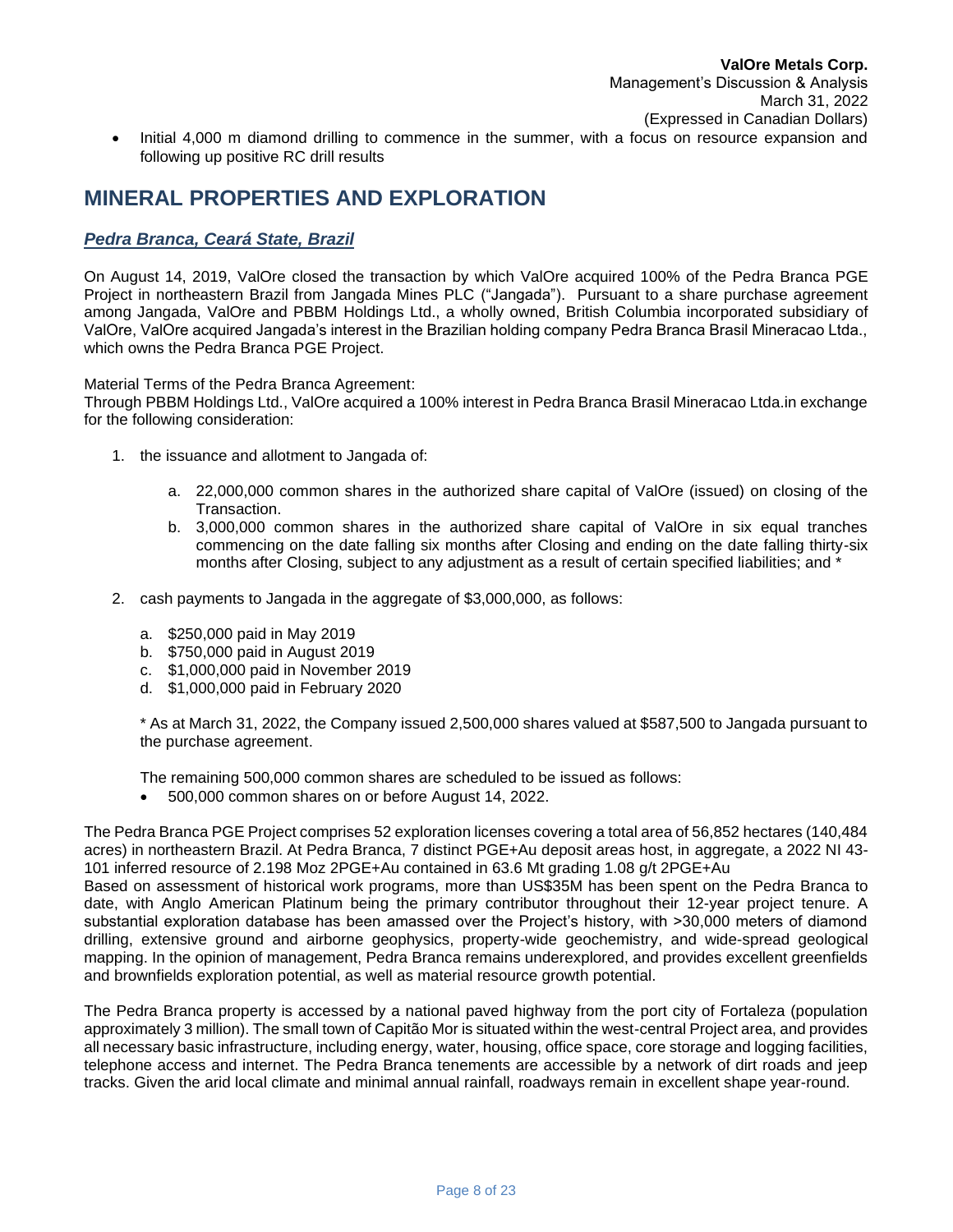ValOre completed an on budget 11,120-metre ("m") drill program in 2021 (108 holes total), comprised of 1,828 m of Reverse Circulation ("RC") drilling in 38 holes, and 9,292 m of core drilling in 70 holes. Primary focus of resource expansion (Trapia 1, Trapia 2, Santo Amaro), Target Advancement (Massape, Santo Amaro South, Cana Brava, C-04), and New Discovery (Esbarro NW, Trapia South, Trapia SW).

Excellent resource expansion potential was demonstrated all three priority targets (Trapia 1, Trapia 2, Santo Amaro), and multiple new PGE discoveries were made with the RC rig (Trapia South, Esbarro NW). In addition, exciting potential was established at the pre-resource Massape and Santo Amaro South targets, both of which will be considered in the 2022 resource re-calculation.

In September 2021, ValOre engaged highly experienced metallurgist, Chris Kaye, to oversee the current and future testwork campaigns, which will now be carried out at ALS Metallurgy Kamloops ("ALS"), as it was determined that SGS Lakefield lacked the experience and bandwidth to complete the required testwork. Chris will work with ValOre to develop and optimize a metallurgical flowsheet for Pedra Branca, ultimately working towards a potential PEA in H2, 2022.

Metallurgical testwork program at ALS commenced mid-October, with a primary focus on mineralogy and conventional processing circuits for the Curiu and Esbarro deposits. Recoveries of 82.9% for platinum (Pt), 71% for palladium (Pd) and 85.2% for gold (Au) were achieved by the first locked cycle flotation test on a fresh, unweathered 30-kilogram sample composited from Curiu PGE deposit drill core. This locked cycle flotation test produced a concentrate grading 78.4 grams per tonne g/t 2PGE+Au, and based on the information available to date, no deleterious element thresholds were exceeded, and a detailed elemental analysis on the concentrate is underway. The focus how now shifted to flowsheet development for Weathered Curiu material, and testing samples from the other deposit areas in the 2022 resource estimate.

Additional metallurgical test work on-going at Base Met Lab in Kamloops, including: ferricyanide leaching and reverse flotation. Results to date show a strong improvement of Pt leaching in ferricyanide, on a sample of flotation tails from the Fresh Curiu composite sample: 48h extraction into solution = Pt 72.2%, Pd 90.8%. Follow-up testwork is under way on a full composite sample (not just the tails) and a sample of Weathered material from the Curiu deposit. Reverse flotation test work is on-going with the hopes of removing MgO from the feed, which would have positive implications for Platsol (reduce acid consumption). Results to date suggest the MgO is not suitable to removal via reverse flotation.

A recalculation of the Pedra Branca NI 43-101 Inferred Resource was completed in March 2022, totaling 2.198 Moz palladium + platinum + gold in 63.6 million tonnes grading 1.08 g/t 2PGE+Au. The updated Pedra Branca mineral resource estimate was completed by independent Brazilian consultancy GE21 Consultoria Mineral, in accordance with Canadian Institute of Mining, Metallurgy and Petroleum Definition Standards incorporated, by reference, in NI 43-101 Standards of Disclosure for Mineral Projects, and has been reviewed internally by ValOre.

On-going field exploration programs continue property wide to advance the target pipeline and make new discoveries. Fieldwork programs include geological mapping and prospecting, soil sampling, Trado auger drilling, and trenching. To aid regional greenfield exploration, ValOre has purchased regional high-res SWIR (Short Wave Infrared) WorldView-3 spectral data in Q4, 2021, to bolster ValOre's existing LWIR (Long Wave Infrared) spectra WorldView-2 spectral data. The SWIR data was 83% captured as of March 2022. Processing and spectral mineral mapping has been followed into regional exploration in Q1, 2022.

# *Angilak Property, Nunavut*

ValOre's 100% owned Angilak Property covers a total area of 59,483 hectares. The Property is located approximately 225 kilometres southwest of the community of Baker Lake in the Kivalliq region of southern Nunavut Territory, and subject to a 1% net smelter return ("NSR") royalty granted to Sandstorm Gold Ltd. ("Sandstorm").

Since acquiring the Angilak Property in 2008, the Company has invested approximately \$55 million conducting systematic exploration, including: ground and airborne geophysics, geological mapping; prospecting, and over 90,500 metres of diamond and reverse circulation ("RC") drilling.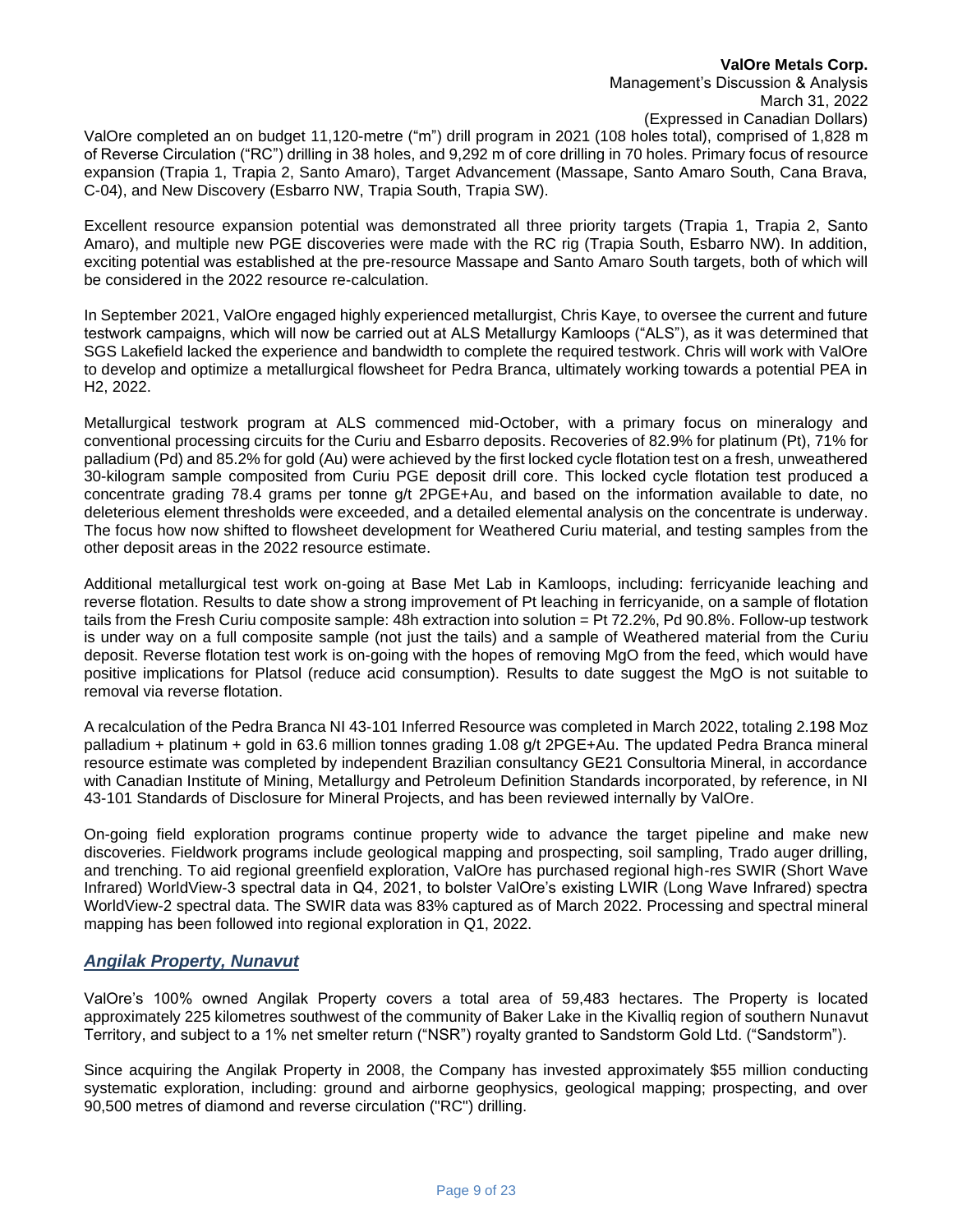### **ValOre Metals Corp.** Management's Discussion & Analysis March 31, 2022 (Expressed in Canadian Dollars)

The Angilak Property hosts the "Lac 50 Trend" uranium deposit, with a NI 43-101 Inferred Resource of 2,831,000 tonnes grading  $0.69\%$  U<sub>3</sub>O<sub>8</sub>, totaling 43.3 million pounds U<sub>3</sub>O<sub>8</sub>. ValOre's comprehensive exploration programs, and new discoveries, have demonstrated the district scale potential of the Angilak Property. For disclosure related to the inferred resource for the Lac 50 Trend uranium deposits, please refer to ValOre's news release of March 1, 2013.

The Dipole Trend was discovered in 2015 by drilling approximately 25 kilometres southwest of Lac 50 deposit. Uranium mineralization was encountered in all 9 holes drilled there and clearly demonstrates that Lac 50-type uranium mineralization exists along other trends on the Angilak Property. In 2016, follow-up till, boulder and trench sampling confirmed that high-grade polymetallic U-Cu-Ag-Au (Pt-Pd) mineralization also occurs midway between Lac 50 and Dipole, in the Yat Target Area.

In 2021, ValOre closed a \$11M financing for deployment at Angilak in 2022. The technical team has been engaged in a district-wide targeting review in H2, 2021, which includes the acquisition of 466 km<sup>2</sup> (46,600 hectares) of new WorldView spectral data and high-spatial resolution imagery covering 100% of the high-priority targets and prospective basin-margin. In addition, the entire geophysical and geochemical datasets have been re-processed. The targeting review has identified multiple high-priority targets to be advanced in a fully funded 2022 exploration program, which will include: core drilling, Enzyme Leach ("EL") soil sampling, ground geophysics including ground magnetics and VLF-EM, and district-wide prospecting, mapping, and sampling.

In March 2022 ValOre announced the commencement of 2022 Exploration at Angilak Property Uranium Project. RC Drilling and Geophysics work started in Mid April. The full program is expected to end in September.

### *Hatchet Lake Property, Saskatchewan*

The Hatchet Lake Property consists of six mineral dispositions totaling 13,711 hectares, located adjacent to the north-eastern margin of the Athabasca Basin in Saskatchewan and 3.5 kilometres northwest of ValOre's Genesis Property. This property is subject to a 2% NSR royalty granted to Rio Tinto, with ValOre holding a buyback right of 0.5% for \$750,000. ValOre has subsequently transferred its 0.5% NSR buyback right to Sandstorm.

The Hatchet Lake Property was staked for its potential to host significant uranium deposits. It is situated on the Mudjatik-Wollaston Transition Zone, along strike from world class uranium mines such as McArthur River and Cigar Lake. The exploration model for the Hatchet Lake Property targets unconformity related and basement hosted deposits like Roughrider, Millennium, Patterson Lake South and the Eagle Point mine 29 kilometres to the south.

The objective of ValOre programs since 2015 was to follow-up and build upon multiple target areas from previous work by Hathor Exploration Ltd. and Rio Tinto. Exploration by ValOre included ground geophysics, an airborne geophysical survey (ZTEM™), soil sampling, vegetation (biogeochemical) sampling and prospecting. This work by ValOre highlighted two priority target areas, Upper Manson and Scrimes, plus numerous uranium geochemical anomalies coincident with conductive geophysical trends.

ValOre's entered into a definitive property option agreement with Azincourt Energy Corp on November 10, 2021, pursuant to which Azincourt was granted the option to acquire up to a seventy-five percent interest in the Hatchet Lake Uranium Project. Pursuant to the terms of the Option, Azincourt can acquire a seventy-five percent interest in the Project by completing a series of cash payments and share issuances to ValOre, and incurring certain expenditures on the Project, as follows:

|                              | Cash payments |          | Common shares* |          | Exploration expenditures |
|------------------------------|---------------|----------|----------------|----------|--------------------------|
| Upon the grant of the option | \$100.000     | received | \$250,000      | received | Not applicable           |
| Within 12 months             | \$250,000     |          | \$500,000      |          | \$1,000,000              |
| Within 24 months             | \$250,000     |          | \$500,000      |          | \$1,000,000              |
| Within 36 months             | \$250,000     |          | \$500,000      |          | \$2,000,000              |

\* All common shares issuable to ValOre will be calculated and issued at a deemed price equivalent to the volumeweighted average closing price of the common shares of Azincourt on the TSX Venture Exchange in the twenty trading days immediately prior to issuance, subject to a minimum price of \$0.05.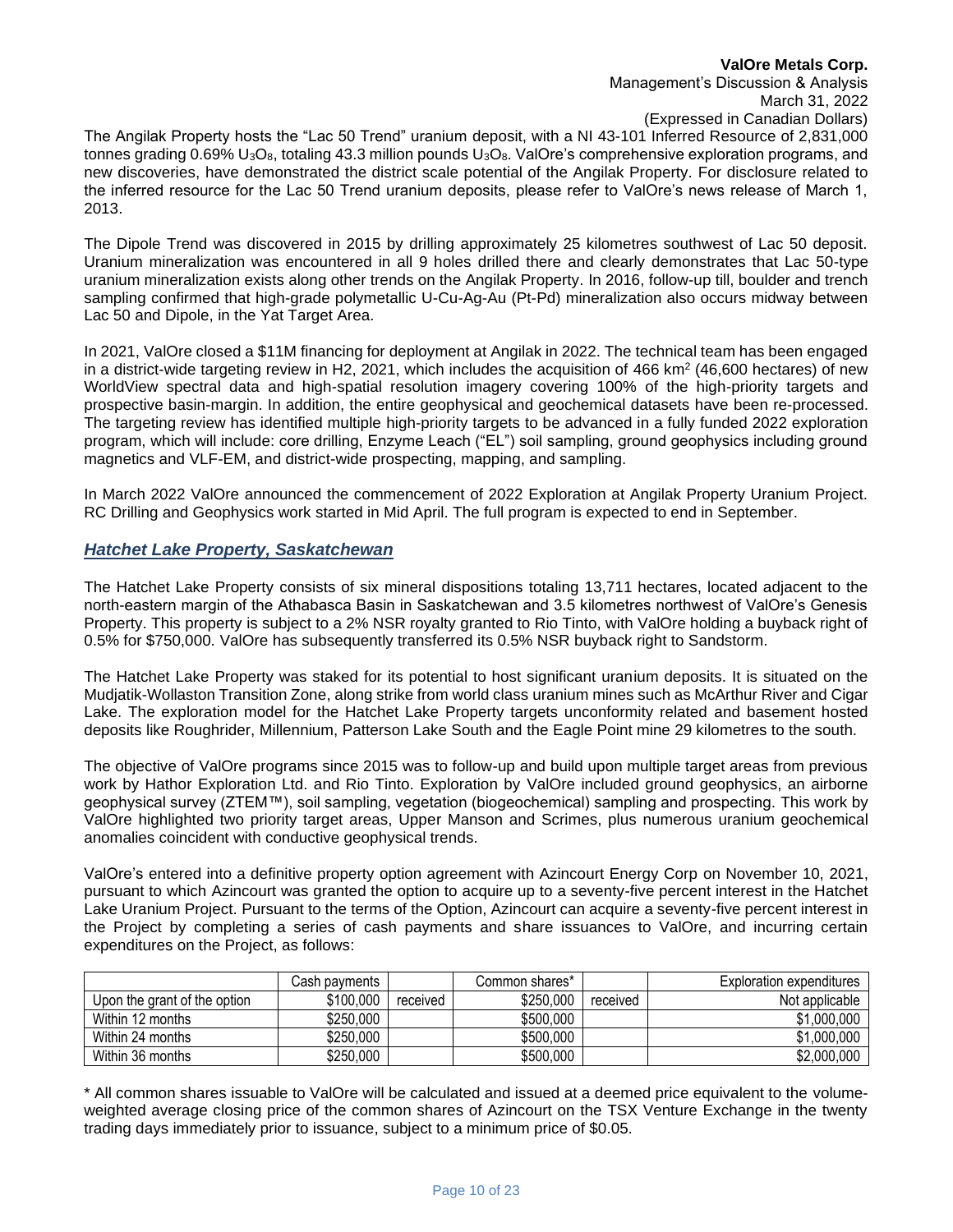Following completion of these requirements Azincourt will hold a seventy-five percent interest in the Project. In the event Azincourt does not complete the final cash payment (\$250,000) and share issuance (\$250,000), and incur the final expenditures (\$2,000,000), the Optionee will hold a fifty percent interest in the Project.

All securities issued in connection with the Option will be subject to a four-month-and-one-day statutory hold period. The Option remains subject to the approval of the TSX Venture Exchange. In connection with the grant of the Option, a cash fee of \$105,000 is owing by Azincourt to an arms-length party who assisted with the introduction of transaction.

During the period ended March 31, 2022, the Company received \$100,000 cash and 2,837,684 shares of Azincourt Energy Corp. ("Azincourt") value at \$250,000 at issuance date. ValOre recorded the amounts received as other income in the Statement of Loss and Comprehensive Loss.

# *Baffin Gold Property, Nunavut*

In 2017, ValOre made a strategic addition to its project portfolio by acquiring a dominant land position over one of the largest undeveloped greenstone-iron formation gold belts in Nunavut, Canada. The Baffin Gold Property totals 352,760.89 hectares and covers over 130 kilometers of the Foxe Fold Belt on central Baffin Island. The land package consists of 13 Prospecting Permits (280,121.89 ha), which allow the Company to prospect in a large area without competition until 2022 (5 year period), and the exclusive rights to stake mineral claims within that area, and two Exploration Agreements with Nunavut Tunngavik Incorporated (NTI) on Inuit Owned Land parcel BI-35 (72,639 ha).

The Baffin Gold Property is a district-scale 100% owned land package comprised of consolidated mineral tenure, approximately 230 kilometers southwest of the community of Clyde River on Baffin Island, in the Qikiqtani region of Nunavut. The Property includes a Mineral Exploration Agreement ("MEA") held directly with Nunavut Tunngavik Inc. ("NTI") on Inuit Owned Lands, 13 prospecting permits from Indigenous Northern Affairs Canada, plus two additional MEA's with NTI and two crown claims obtained through an option agreement with Commander Resources Ltd. In March 2018, the Company granted Sandstorm a 1.75% NSR on the Property.

The Baffin Gold Property covers an entire Proterozoic gold belt having geological and structural similarities to multimillion-ounce gold mines in the north (i.e. Meadowbank, Lupin) as well as the prolific Homestake Mine in South Dakota. BHP-Billiton, Falconbridge, Commander Resources and AngloGold Ashanti have conducted exploration programs on the Property with extensive geoscience databases worth over \$25 million. The Property also has an existing camp, tidewater access and two 1,200-meter airstrips.

Rock sample results from ValOre's 2017 exploration program confirmed high-grade gold occurrences in banded iron-formation and metasediment hosted quartz veins. Geochemical till sample results identified a new 10-kilometrelong corridor of anomalous gold at south Kanosak.

Geochemical results also extended the strike length of known high-grade gold occurrences at Brent and expanded anomalies around historic gold in regional till results. Follow-up work in 2018 infilled the 2017 till grids and successfully outlined three, kilometre-scale areas with anomalous gold in underexplored, prospective geology west of the Brent and Ridge occurrences. Rock samples also confirmed high-grade gold at Durette. In addition, 6,984 line kilometres of airborne horizontal gradient magnetic survey now provides geophysical coverage across 110 kilometres of strike on the Property.

# *Genesis Property, Saskatchewan & Manitoba*

ValOre's jointly owned Genesis Uranium Property (50% ValOre, 50% Coast Copper Corp. or "Coast Copper") (formerly Roughrider Exploration Limited) or was initially staked as five claim blocks located 25 kilometres northeast of Cameco Corporation's Eagle Point uranium mine site and these extended 90 kilometres to the Manitoba border.

Exploration by ValOre and Coast Copper since 2014 included several airborne geophysical surveys (magnetic-EM, gravity, ZTEM™), lake sediment sampling, soil sampling, vegetation (biogeochemical) sampling and prospecting. Programs focussed on systematic and targeted exploration that generated several geochemical and geophysical priority target areas such as Jurgen 1-2, Kingston, Johnston/GAP and Daniels Bay, however during the year ended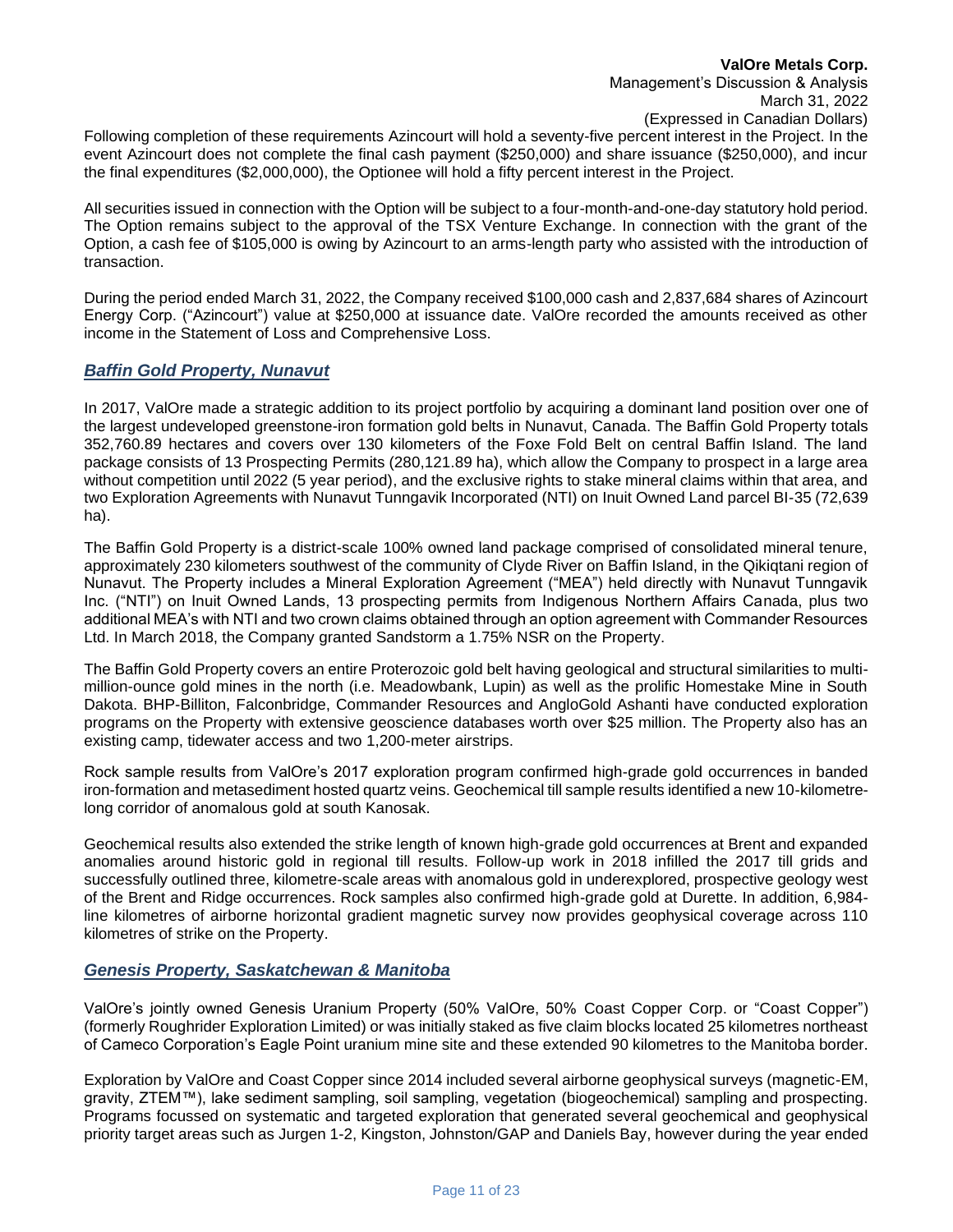September 30, 2019, management decided to no longer pursue exploration activities on this project and as a result decided to write it off. Currently there are six active mineral claims in ValOre's name on the Genesis Property in Saskatchewan, totalling 397.31 ha.

# *Baker Basin, Nunavut*

The Baker Basin Uranium Project is located south of the hamlet of Baker Lake in Nunavut Territory, Canada. ValOre acquired 100% of Pacific Ridge Exploration Ltd's ("PEX") ownership interest in the Baker Basin Property through payment of 60,000 shares of ValOre, \$55,000 in cash and a \$70,000 private placement purchase of PEX units.

During the year ended September 30, 2018, ValOre determined it would not conduct further exploration on the Baker Basin property and during the quarter ended December 31, 2018 a final charge on Baker Basin of \$202 was recorded and subsequently the property was written down to a value of \$Nil. Three active mineral claims, totaling 4,141.57 ha, remain in ValOre's name.

# **QUALIFIED PERSON**

The scientific and technical data contained in the property descriptions were reviewed by Mr. Colin Smith, P.Geo., ValOre's Vice President of Exploration, He is responsible for ensuring that the geologic information provided in this section of the Management Discussion and Analysis is accurate and acts as a "qualified person" under National Instrument 43-101 Standards of Disclosure for Mineral Project.

# **SELECTED ANNUAL INFORMATION**

The following table summarizes selected financial data reported by ValOre for the years ended September 30, 2021, 2010 and 2019. The information set forth should be read in conjunction with the audited annual financial statements, prepared in accordance with International Financial Reporting Standards ("IFRS"), and the related notes thereon.

|                                          | For the year ended or<br>as at Sept 30, 2021 | For the year ended or<br>as at Sept 30, 2020 | For the year ended or<br>as at Sept 30, 2019 |
|------------------------------------------|----------------------------------------------|----------------------------------------------|----------------------------------------------|
| Project operator fees                    | Nil                                          | Nil                                          | Nil                                          |
| Interest and other income                | \$26,876                                     | \$18,032                                     | \$17,350                                     |
| Loss                                     | \$5,636,732                                  | \$3,734,592                                  | \$3,864,947                                  |
| Basic and diluted loss per common share  | \$0.05                                       | \$0.04                                       | \$0.08                                       |
| Total assets                             | \$12,633,895                                 | \$10,668,688                                 | \$12,765,519                                 |
| Total long-term debt                     | \$1,254,945                                  | \$466,215                                    | \$507,994                                    |
| Shareholders' equity (deficiency)        | \$11,062,091                                 | \$8,253,818                                  | \$9,952,654                                  |
| Share capital                            | \$82,992,926                                 | \$74,184,894                                 | \$72,198,531                                 |
| Contributed surplus                      | \$13,329,901                                 | \$13,455,676                                 | \$13,391,291                                 |
| Deficit                                  | \$85,445,566                                 | \$79,808,834                                 | \$76,074,242                                 |
| Cash dividends declared per common share | Nil                                          | Nil                                          | Nil                                          |

# **RESULTS OF OPERATIONS**

As at March 31, 2022 exploration and evaluation assets totalled \$9,867,889 (September 30, 2021 - \$9,867,889). For details of the cost break-down, please refer to Note 5 of the condensed interim consolidated financial statements for the six months ended March 31, 2022.

# *For the six months ended March 31, 2022 and 2021*

Net loss before income taxes for the six months ended March 31, 2022 was \$4,916,775 or (\$0.04) per common share (March 31, 2021 – \$1,948,043 or (\$0.02) per common share). The variances from the prior year were primarily due to the following items: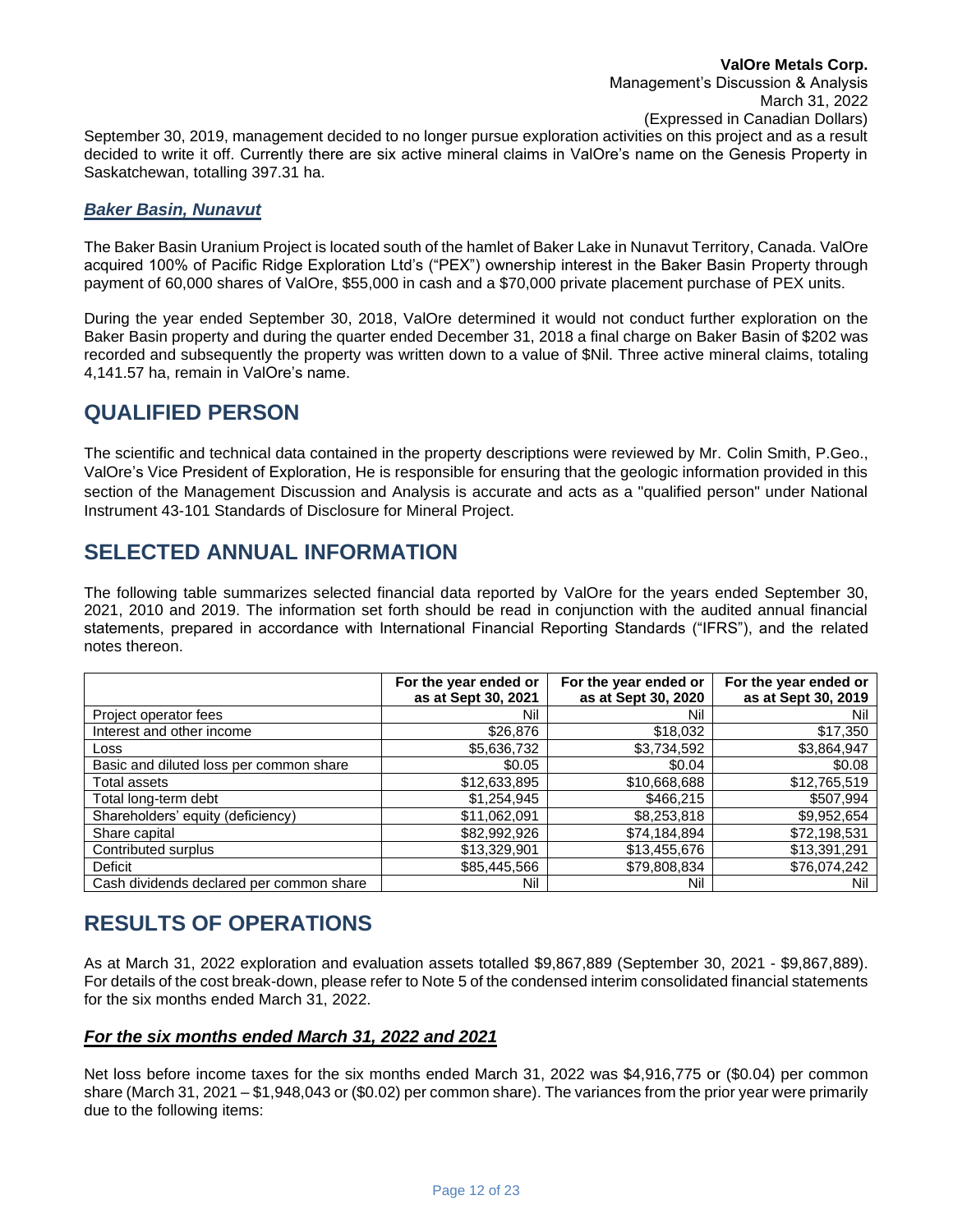- Evaluation and exploration expenditures of  $$3,655,518$  (2021  $$1,223,178$ ). The increase is due to an expansion in field operations in Canada (Angilak project) as compared to same period last year.
- Bank charges and interest of \$6,156 (2021 \$40,404). The decrease is due to full repayment of loans last year end (For further details, please refer to Note 8 of the condensed interim consolidated financial statements for the six months ended March 31, 2022).
- Investor relations of \$187,910 (2021 \$93,892). The increase is due to an increase in business activity.
- Listing and filing fees of \$87,406 (2021 \$31,819). The increase is due to the private placement occurred in November as well as the increase in business activity.
- Share-based compensation of \$897,127 (2021 \$nil). The increase is due to more options granted as compared to the same period last year.

# **SUMMARY OF QUARTERLY RESULTS**

The following table summarizes selected quarterly financial data reported by the Company.

|                                                | Mar 31,<br>2022 | Dec 31,<br>2021 | Sept 30,<br>2021 | <b>June 30,</b><br>2021 | Mar 31,<br>2021 | Dec 31,<br>2020 | Sept 30,<br>2020 | <b>June 30,</b><br>2020 |
|------------------------------------------------|-----------------|-----------------|------------------|-------------------------|-----------------|-----------------|------------------|-------------------------|
| Revenues                                       | Nil             | Nil             | Nil              | Nil                     | Nil             | Nil             | Nil              | Nil                     |
| Interest and                                   |                 |                 |                  |                         |                 |                 |                  |                         |
| other income                                   |                 |                 |                  |                         |                 |                 |                  |                         |
| (expense)                                      | 125,927         | 374,317         | 13,169           | 8,610                   | 4,673           | 424             | 188              | 308                     |
| Net loss                                       | (3,285,944)     | 1,630,831       | (2,482,511)      | (1,206,178)             | (654, 810)      | (1,293,233)     | (1.361.448)      | (595,118)               |
| Basic and                                      |                 |                 |                  |                         |                 |                 |                  |                         |
| diluted loss per                               |                 |                 |                  |                         |                 |                 |                  |                         |
| common share                                   | (0.02)          | (0.01)          | (0.02)           | (0.01)                  | (0.01)          | (0.01)          | (0.02)           | (0.01)                  |
| Total assets                                   | 20,205,229      | 21,694,914      | 12,633,895       | 14,114,396              | 15,198,420      | 10,107,709      | 10,668,688       | 10,378,102              |
| Shareholders'                                  |                 |                 |                  |                         |                 |                 |                  |                         |
| equity                                         | 17,290,292      | 19,573,183      | 11,062,091       | 13,256,952              | 14,463,130      | 6,974,433       | 8,253,818        | 9,134,610               |
| Share capital                                  | 93,060,241      | 92,658,439      | 82.992.926       | 82.365.056              | 82,365,056      | 74,207,165      | 74,184,894       | 73,750,131              |
| Contributed                                    |                 |                 |                  |                         |                 |                 |                  |                         |
| surplus                                        | 14,548,047      | 13,857,673      | 13,329,901       | 13,552,621              | 13,552,621      | 13,449,505      | 13,455,676       | 13,391,291              |
| Deficit                                        | 90,362,341      | 87,076,397      | 85,445,566       | 82,963,055              | 81,756,877      | 81,102,067      | 79,808,834       | 78,447,386              |
| Cash dividends<br>declared per<br>common share |                 |                 |                  |                         |                 |                 |                  |                         |
|                                                | Nil             | Nil             | Nil              | Nil                     | Nil             | Nil             | Nil              | Nil                     |

# *For the three months ended March 31,2022 and 2021*

Net loss before income taxes for the three months ended March 31,2022 was \$3,285,944 or (\$0.02) per common share (2021 – \$654,810 or (\$0.01) per common share). The variances from the prior year were primarily due to the following items:

- Evaluation and exploration expenditures of  $$2,297,290$  (2021 \$282,696). The increase is due to an expansion in field operations in Canada (Angilak project) as compared to same period last year.
- Bank charges and interest of \$2,233 (2021 \$25,780). The decrease is due to full repayment of loans last year end (For further details, please refer to Note 8 of the condensed interim consolidated financial statements for the six months ended March 31, 2022).
- Investor relations of \$76,368 (2021 \$53,854). The increase is due to an increase in business activity.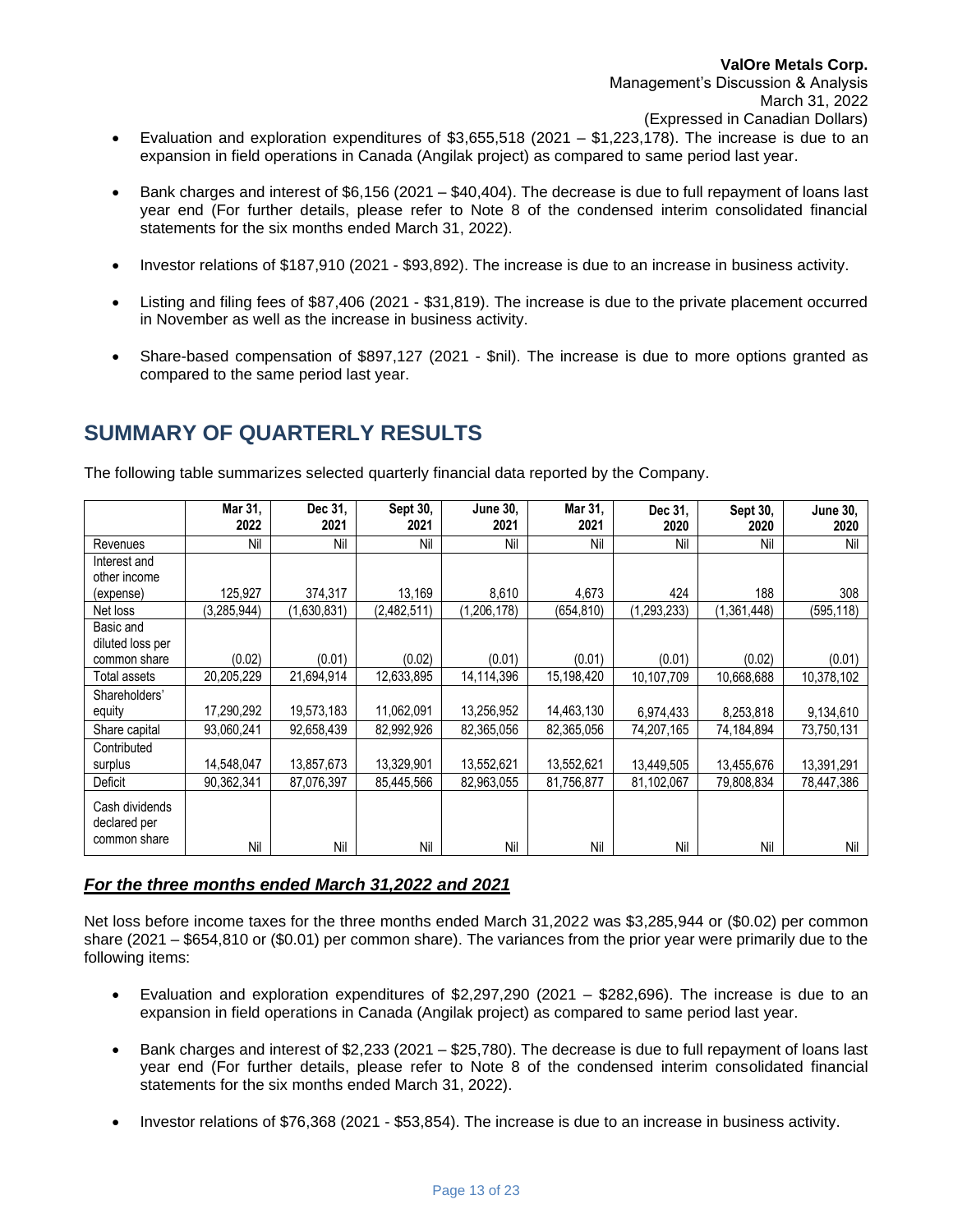- Office and sundry of \$47,500 (2021 \$9,597). The increase is due an increase in business activity.
- Travel and conference fees of \$38,666 (2021 \$16,541). The increase is due to travel expenses on Angilak project.

# **LIQUIDITY AND CAPITAL RESOURCES**

As at March 31, 2022, ValOre had a working capital of \$8,546,142 (September 30, 2021 - working capital of \$2,285,558). ValOre has sufficient cash to fund its current operating and administration costs for the next twelve months.

At March 31, 2022, ValOre had a cash balance of \$9,374,029 (September 30, 2021 - \$2,516,919) to settle accounts payable and accrued liabilities of \$1,651,066 (September 30, 2021 - \$316,859). All of the Company's financial liabilities have contractual maturities of less than 30 days and are subject to conventional trade terms.

The net change in cash as at March 31, 2022 was an increase in cash of \$6,857,110 (March 31, 2021 – increase in cash of \$4,497,373) due to the following activities:

#### **Cash used in operating activities**

Net cash used in operating activities during the six months ended March 31, 2022 was \$3,963,723 (March 31, 2021 - \$2,310,461). Cash was mostly spent on exploration and development work, management, consulting, and general and administrative costs.

#### **Cash provided by investing activities**

Total cash provided by investing activities during the six months ended March 31, 2022 was \$Nil (March 31, 2021 – cash provided \$42,405).

#### **Cash generated by financing activities**

Total net cash generated by financing activities during the six months ended March 31,2022 was \$10,820,833 (March 31, 2021 - \$6,765,429), resulting from funds raised through the private placement, net of share issuance costs, the proceeds from the exercise of warrants and options.

At March 31, 2022, ValOre's investment in exploration and evaluation assets, aggregated \$9,867,889 (September 30, 2021 - \$9,867,889), made up of the following:

|                  | Cumulative as at | Cumulative as at   |
|------------------|------------------|--------------------|
|                  | March 31, 2022   | September 30, 2021 |
| Angilak, Nunavut | 949.439          | 949.439            |
| Pedra Branca     | 8.918.450        | 8.918.450          |
| Total            | 9,867,889        | 9,867,889          |

During the six months ended March 31, 2022, ValOre closed a brokered private placement for gross proceeds of \$11,000,000. The Company sold 18,333,333 flow-through units of the Company to charitable purchasers (each, a "Charity FT Unit") at a price of \$0.60 per Charity FT Unit. Each Charity FT Unit consists of one common share of the Company (each, a "FT Share") and one-half of one common share purchase warrant. Each warrant shall entitle the holder to purchase one common share of the Company (each, a "Warrant Share") at a price of \$0.65 per Warrant Share at any time on or before November 17, 2023. The FT Shares and Warrant Shares are subject to a hold period ending on March 18, 2022. A premium of \$0.03 per unit was received for the flow-through shares resulting in an initial liability of \$550,000.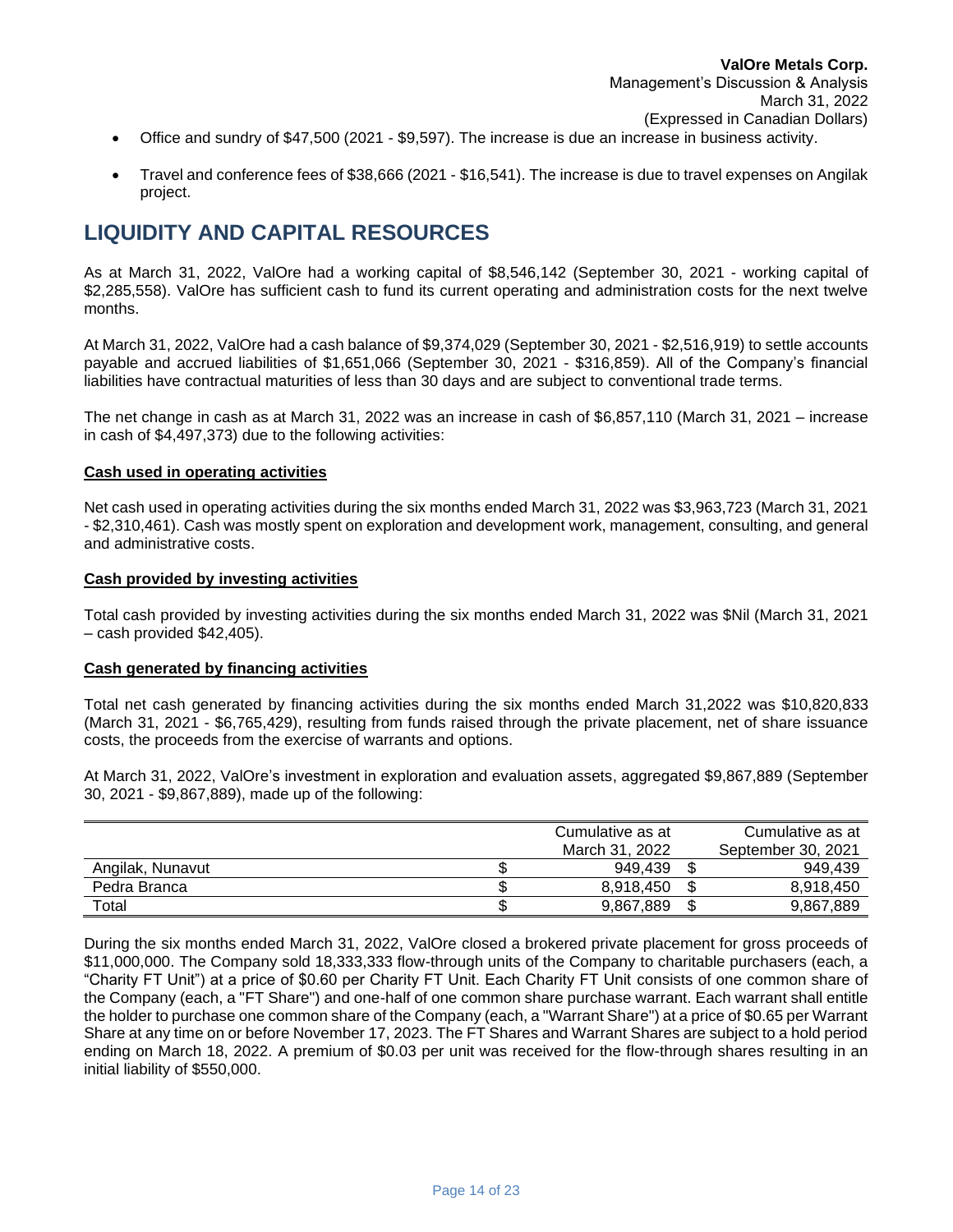If warranted, ValOre plans to utilize the expertise of its board and management to raise additional funds to undertake its planned exploration activities and to meet its administrative overhead expenses for at least the next twelve months.

Actual funding requirements may vary from those planned due to a number of factors, including the results of exploration activity and market conditions. ValOre expects to obtain financing in the future primarily through further equity and/or debt financing, as well as through joint venturing and/or optioning out ValOre's properties to qualified mineral exploration companies. There can be no assurance that ValOre will succeed in obtaining additional financing, now or in the future. Failure to raise additional financing on a timely basis could cause ValOre to suspend its operations and eventually to forfeit or sell its interest in its exploration and evaluation assets.

### **Risks and Uncertainties**

#### *Exploration Stage Company*

ValOre is engaged in the business of acquiring and exploring mineral properties with the objective of locating and advancing economic mineral deposits. The Company currently has interests in exploration projects in northern Canada and Brazil. In addition to uranium exploration properties in Nunavut Territory and the Provinces of Saskatchewan and Manitoba, ValOre holds the Baffin Gold Property in Nunavut Territory and the Pedra Branca Platinum Group Elements ("PGE") Project in northeastern Brazil that hosts palladium (Pd) + platinum (Pt) + gold (Au) mineralization.

Both the Angilak and Pedra Branca projects have benefited from significant exploration campaigns by several different exploration groups over the past 40 years, which included initial metallurgy and engineering work. Additionally, both Angilak and Pedra Branca host deposits with published NI 43-101 inferred resources.

The Baffin Gold Property in Nunavut, Hatchet Lake and Genesis Properties in Saskatchewan (and Manitoba) are currently at an early stage of exploration.

Development of ValOre's properties will only follow upon obtaining satisfactory exploration results. There can be no assurance that ValOre's existing or future exploration programs will result in the discovery of commercially viable mineral deposits. Further, there can be no assurance that even if a mineral deposit is located, that it can be commercially mined.

#### *Mineral Exploration and Development*

The exploration and development of minerals is highly speculative in nature and involves a high degree of financial and other risks over a significant period of time which even a combination of careful evaluation, experience and knowledge may not eliminate. While discovery of a mineral deposit or ore body may result in significant rewards, few properties which are explored are ultimately developed into producing mines. Substantial expenses are required to establish ore reserves by drilling, sampling and other techniques and to design and construct mining and processing facilities. Whether a mineral deposit will be commercially viable depends on a number of factors, including the particular attributes of the deposit (i.e. size, grade, access and proximity to infrastructure), financing costs, the cyclical nature of commodity prices and government regulations (including those relating to prices, taxes, currency controls, royalties, land tenure, land use, importing and exporting of minerals, and environmental protection). The effect of these factors or a combination thereof cannot be accurately predicted but could have an adverse impact on ValOre.

#### *Mining Operations and Insurance*

Mining operations generally involve a high degree of risk. ValOre's operations are subject to all of the hazards and risks normally encountered in mineral exploration and development. Such risks include unusual and unexpected geological formations, seismic activity, rock bursts, cave-ins, and other conditions involved in the drilling and removal of material, environmental hazards, industrial accidents, periodic interruptions due to adverse weather conditions, labour disputes, and political unrest.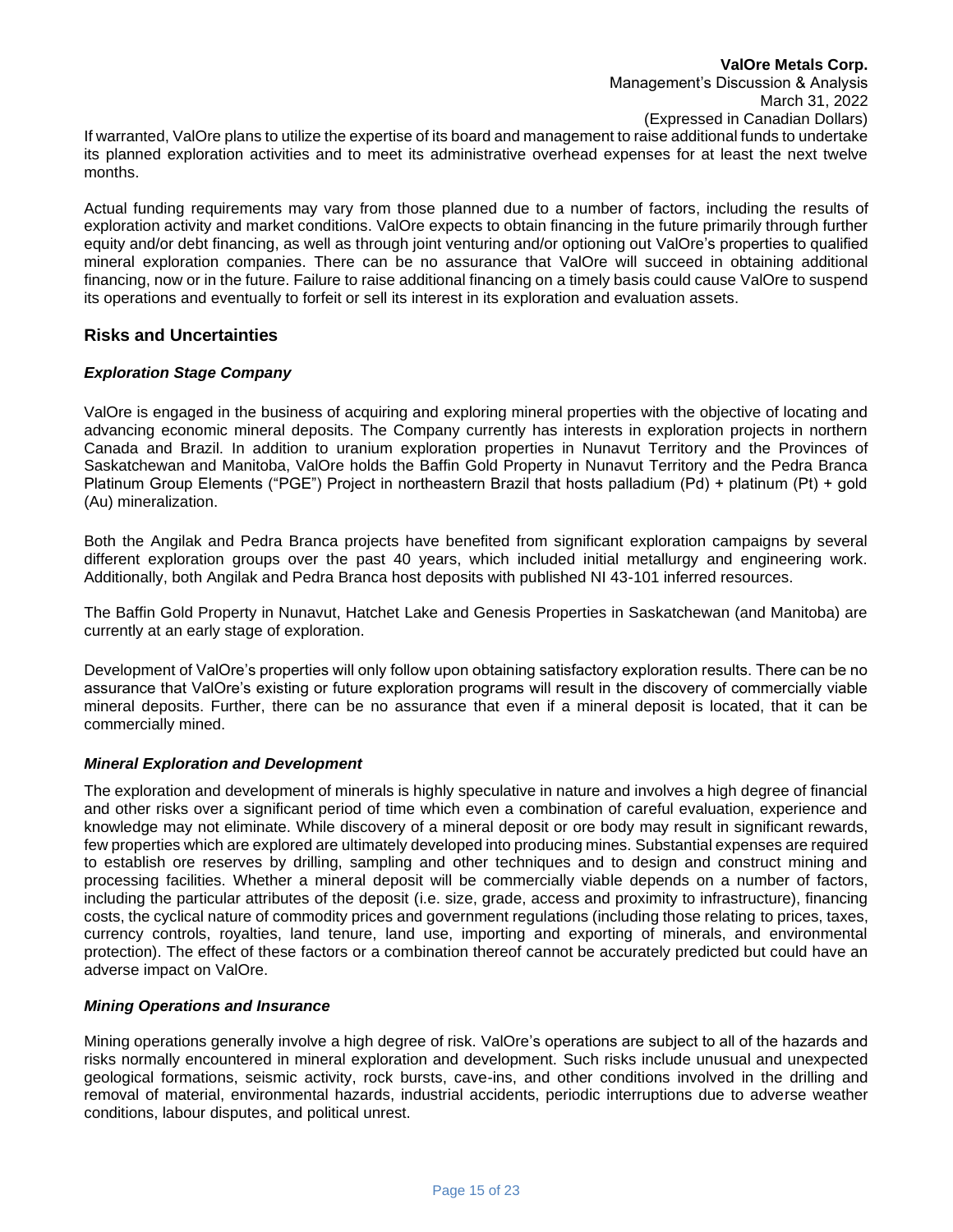The occurrence of any of the foregoing could result in damage to, or destruction of, mineral properties or interests, production facilities, personal injury, damage to life or property, environmental damage, delays or interruption of operations, increases in costs, monetary losses, legal liability and adverse government action.

ValOre does not currently carry insurance against these risks and there is no assurance that such insurance will be available in the future, or if available, at economically feasible premiums or acceptable terms. The potential costs associated with liabilities not covered by insurance or excess insurance coverage may cause substantial delays and require significant capital outlays.

#### *No Operating History and Financial Resources*

ValOre does not have an operating history and has no operating revenues and is unlikely to generate any in the foreseeable future. It anticipates that its existing cash resources, following any proposed private placements, will be sufficient to cover its projected funding requirements for the ensuing year.

If its exploration program is successful, additional funds will be required for further exploration to prove economic deposits and to bring such deposits to production. Additional funds will also be required for ValOre to acquire and explore other mineral interests. ValOre has limited financial resources and there is no assurance that sufficient additional funding will be available to it fulfill its obligations or for further exploration and development, on acceptable terms or at all. Failure to obtain additional funding on a timely basis could result in delay or indefinite postponement of further exploration and development and could cause ValOre to forfeit its interests in some or all of its properties or to reduce or terminate its operations.

#### *Government Regulation*

The current or future operations of ValOre, including exploration and development activities and the commencement and continuation of commercial production, require licenses, permits or other approvals from various federal, provincial and local governmental authorities and such operations are or will be governed by laws and regulations relating to prospecting, development, mining, production, exports, taxes, labour standards, occupational health and safety, waste disposal, toxic substances, land use, water use, environmental protection, land claims of indigenous people and other matters. There can be no assurance, however, that ValOre will obtain on reasonable terms, or at all, the permits and approvals, and the renewals thereof, which it may require for the conduct of its current or future operations or that compliance with applicable laws, regulations, permits and approvals will not have an adverse effect on any mining project which ValOre may undertake. Possible future environmental and mineral tax legislation, regulations and actions could cause additional expense, capital expenditures, restrictions and delays to ValOre's planned exploration and operations, the extent of which cannot be predicted.

Failure to comply with applicable laws, regulations and permitting requirements may result in enforcement actions thereunder, including orders issued by regulatory or judicial authorities causing operations to cease or be curtailed, and may include corrective measures requiring capital expenditures, installation of additional equipment, or remedial actions. Parties engaged in mining operations may be required to compensate those suffering loss or damage by reason of the mining activities and may have civil or criminal fines or penalties imposed for violations of applicable laws or regulations.

#### *Competition*

The mineral exploration and mining business is competitive in all of its phases. ValOre will compete with numerous other companies and individuals, including competitors with greater financial, technical and other resources, in the search for and the acquisition of attractive mineral properties. ValOre's ability to acquire properties in the future will depend not only on its ability to develop its present properties, but also on its ability to select and acquire suitable prospects for mineral exploration or development. There is no assurance that ValOre will be able to compete successfully with others in acquiring such prospects.

#### *Title to Property*

ValOre has taken precautions to ensure that legal titles to its property interests are properly recorded. There can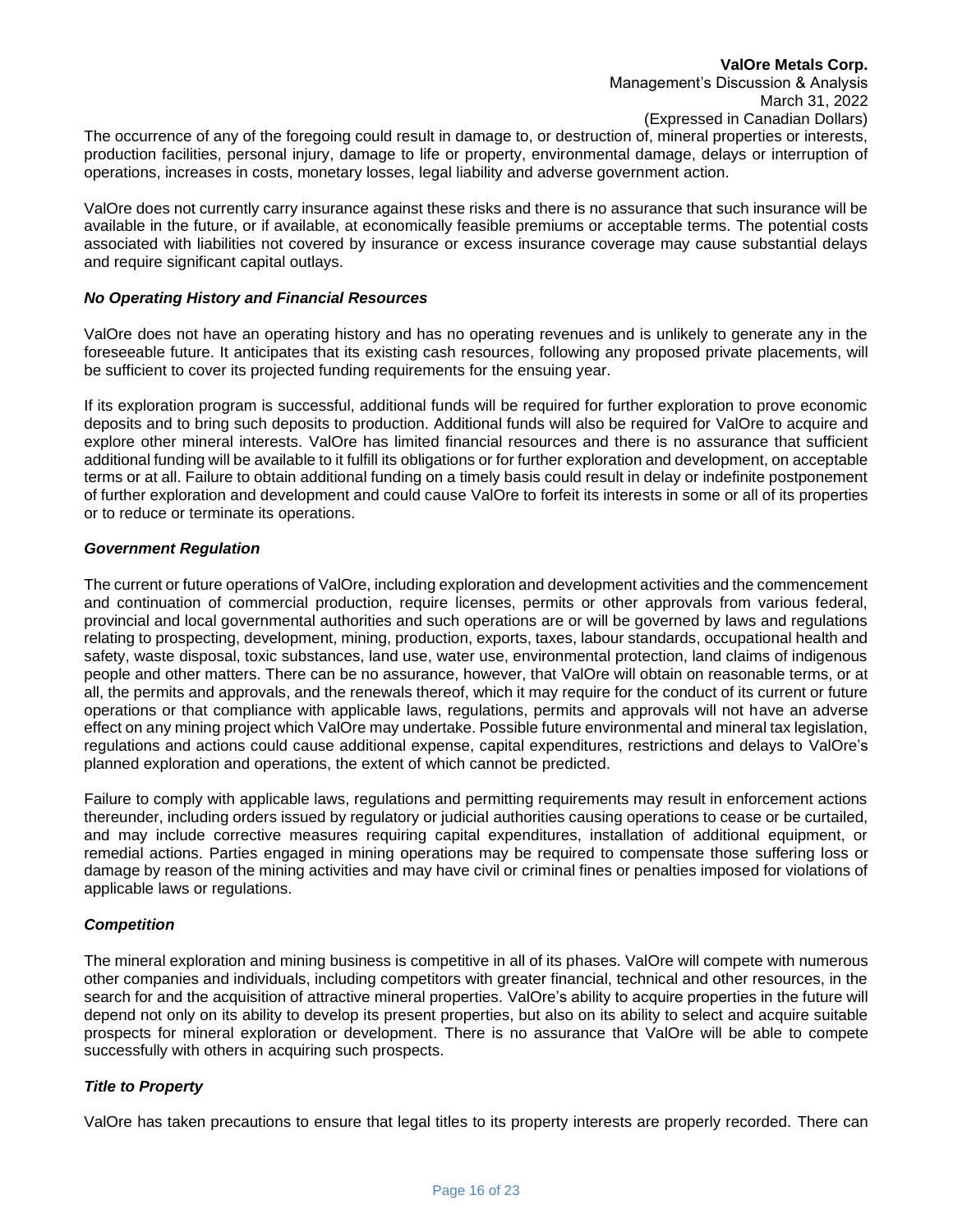# **ValOre Metals Corp.**

Management's Discussion & Analysis March 31, 2022 (Expressed in Canadian Dollars)

be no assurance that ValOre will be able to secure the grant or the renewal of exploration permits or other tenures on terms satisfactory to it, or that governments in the jurisdictions in which the properties are situated will not revoke or significantly alter such permits or other tenures or that such permits and tenures will not be challenged or impugned. Third parties may have valid claims underlying portions of ValOre's interests, and the permits or tenures may be subject to prior unregistered agreements or transfers or native land claims and title may be affected by undetected defects. If a title defect exists, it is possible that ValOre may lose all or part of its interest in the properties to which such defects relate.

#### *Permitting and Regulatory Risks*

Amendments to current laws, regulations and permits governing operations and activities of mining companies could have a material adverse impact on the Company. As well, policy changes and political pressures within and on federal, territorial, and First Nation governments having jurisdiction over or dealings with the Company could change the implementation and interpretation of such laws, regulations and permits, also having a material adverse impact on the Company. Such impacts could result in one or more increases in capital expenditures or reduction or delays in further exploration activities.

#### *Environmental Risks and Hazards*

All phases of ValOre's operations will be subject to environmental regulation in the jurisdictions in which it intends to operate. These regulations mandate, among other things, the maintenance of air and water quality standards and land reclamation, and provide for restrictions and prohibitions on spills, releases or emissions of various substances produced in association with certain mining industry activities and operations.

They also set forth limitations on the generation, transportation, storage and disposal of hazardous waste. A breach of such regulation may result in the imposition of fines and penalties. In addition, certain types of mining operations require the submission and approval of environmental impact assessments. Environmental legislation is evolving in a manner which will require stricter standards and enforcement, increased fines and penalties for noncompliance, more stringent environmental assessments of proposed projects and a heightened degree of responsibility for companies and their officers, directors and employees. The cost of compliance with changes in governmental regulations has the potential to reduce the viability or profitability of operations. Environmental hazards may exist on the properties in which ValOre holds interests or on properties that will be acquired which are unknown to ValOre at present and which have been caused by previous or existing owners or operators of the properties.

#### *COVID-19*

In March 2020, the World Health Organization declared coronavirus COVID-19 a global pandemic. This contagious disease outbreak, which has continued to spread, and any related adverse public health developments, has adversely affected workforces, economies, and financial markets globally, potentially leading to an economic downturn. To date, there have been limited adverse effects on ValOre's business or ability to raise funds.

#### *Commodity Prices*

The price of ValOre's securities, its financial results and exploration, development and mining activities may in the future be significantly adversely affected by declines in the price of base metals & minerals. These prices fluctuate widely and are affected by numerous factors beyond ValOre's control such as the sale or purchase of uranium by various dealers, government agencies and financial institutions, interest rates, exchange rates, inflation or deflation, currency exchange fluctuation, global and regional supply and demand; production and consumption patterns, speculative activities, increased production due to improved mining and production methods, government regulations relating to prices, taxes, royalties, land tenure, land use, importing and exporting of minerals, environmental protection and international political and economic trends, conditions and events.

These prices fluctuate widely, and future serious price declines could cause continued development of ValOre's properties to be impracticable.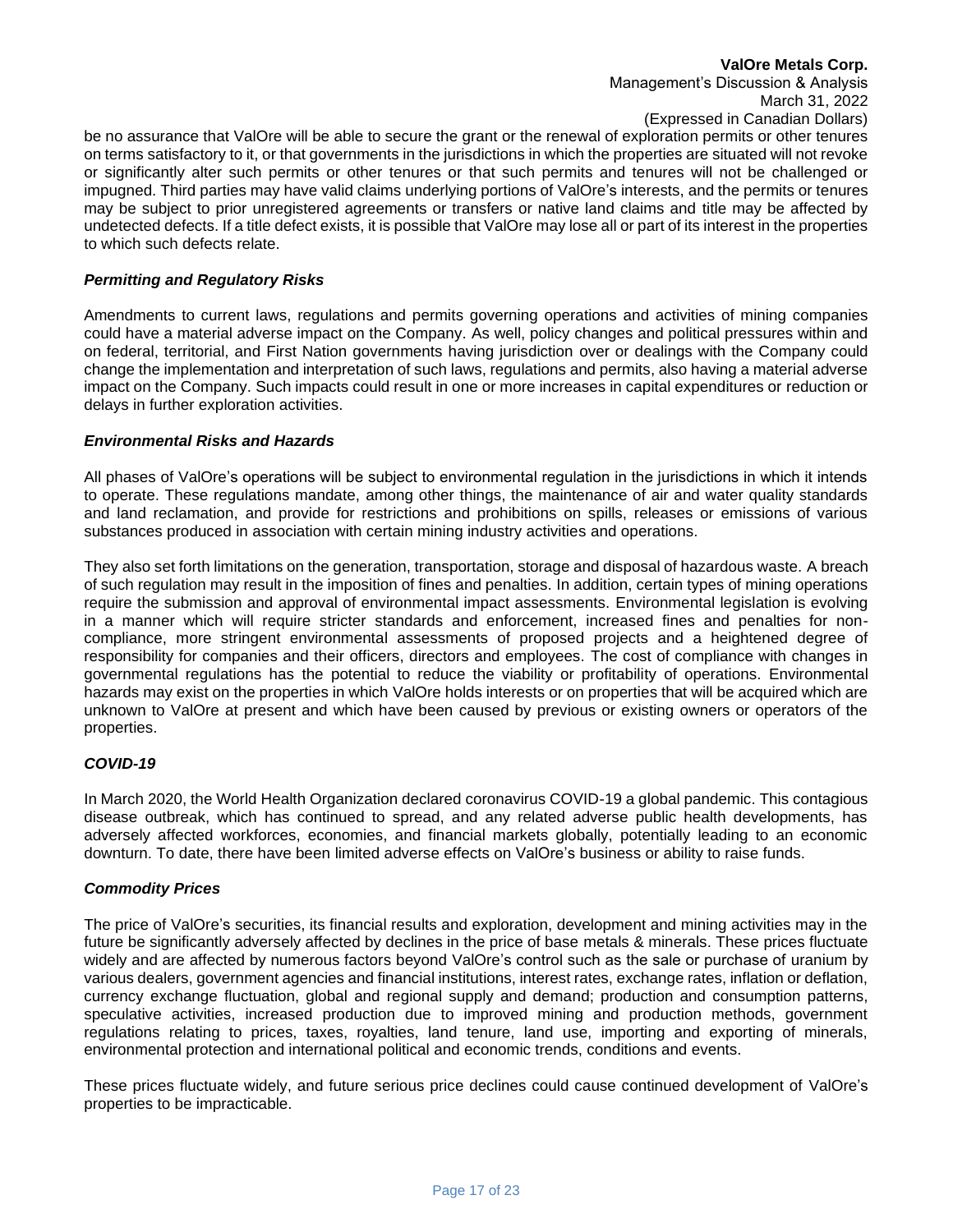Further, reserve calculations and life-of-mine plans using significantly lower uranium and platinum group elements prices could result in material write-downs of ValOre's investment in mining properties and increased amortization, reclamation and closure charges.

In addition to adversely affecting reserve estimates and its financial condition, declining commodity prices can impact operations by requiring a reassessment of the feasibility of a particular project. Such a reassessment may be the result of a management decision or may be required under financing arrangements related to a particular project. Even if the project is ultimately determined to be economically viable, the need to conduct such a reassessment may cause substantial delays or may interrupt operations until the reassessment can be completed.

#### *Price Volatility*

In recent years, the securities markets in Canada and elsewhere have experienced a high level of price and volume volatility, and the market prices of securities of many public companies have experienced significant fluctuations in price which have not necessarily been related to the operating performance, underlying asset values or prospects of such companies. Any quoted market for ValOre's securities will be subject to such market uncertainties and the value of such securities may be affected accordingly.

### *Key Executives*

ValOre is dependent on the services of key executives and a small number of highly skilled and experienced consultants and personnel, whose contributions to the operations of ValOre are likely to be of importance. Locating mineral deposits depends on a number of factors, not the least of which is the technical skill of the exploration personnel involved.

Due to the relatively small size of ValOre, the loss of these persons or ValOre's inability to attract and retain additional highly skilled employees or consultants may adversely affect its business and future operations. ValOre does not currently carry any key-man life insurance on any of its executives. The directors and officers of ValOre only devote part of their time to the affairs of ValOre.

#### *Potential Conflicts of Interest*

Certain directors and officers of ValOre are, and may continue to be, involved in the mining and mineral exploration industry through their direct and indirect participation in corporations, partnerships or joint ventures which are potential competitors of ValOre.

Situations may arise in connection with potential acquisitions in investments where the other interests of these directors and officers may conflict with the interests of ValOre. Directors and officers of ValOre with conflicts of interest are subject to and do follow the procedures set out in applicable corporate and securities legislation, regulations, rules and policies.

#### *Dividends*

ValOre has no earnings or dividend record and is unlikely to pay any dividends in the foreseeable future as it intends to employ available funds for mineral exploration and development. Any future determination to pay dividends will be at the discretion of the Board of Directors of ValOre and will depend on ValOre's financial condition, results of operations, capital requirements and such other factors as the Board of Directors of ValOre deem relevant.

#### *Nature of the Securities*

The purchase of ValOre's securities involves a high degree of risk and should be undertaken only by investors whose financial resources are sufficient to enable them to assume such risks. ValOre's securities should not be purchased by persons who cannot afford the possibility of the loss of their entire investment. Furthermore, an investment in ValOre's securities should not constitute a major portion of an investor's portfolio.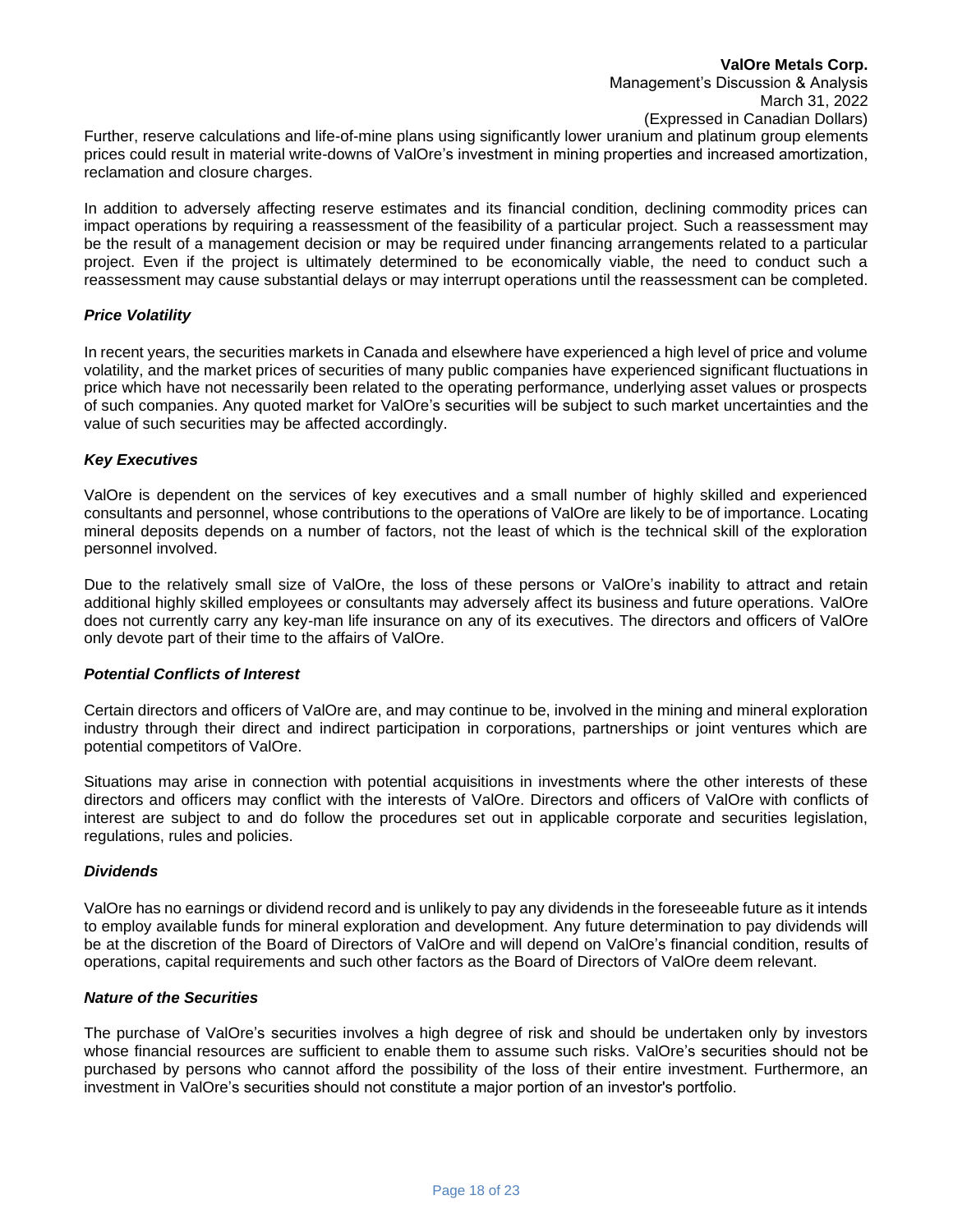# **OFF BALANCE SHEET ARRANGEMENTS**

ValOre does not utilize off balance sheet arrangements.

# **TRANSACTIONS WITH RELATED PARTIES**

### *Key management compensation*

Key management consists of ValOre's directors and officers. In addition to management and consulting fees paid to these individuals, or companies controlled by these individuals, the Company provides non-cash benefits. The aggregate value of compensation with key management for the six months ended March 31, 2022 was \$516,035 (2021 - \$221,400) and was comprised of the following:

|                                               | Six Months ended<br>March 31,<br>2022 |   | Six Months ended<br>March 31,<br>2021 |
|-----------------------------------------------|---------------------------------------|---|---------------------------------------|
| Management and consulting fees                | \$<br>105,000                         | S | 105,000                               |
| Directors fees (included in Management and    | 98,400                                |   | 116,000                               |
| consulting fees in the Statements of Loss and |                                       |   |                                       |
| Comprehensive Loss)                           |                                       |   |                                       |
| Share-based compensation                      | 312,635                               |   |                                       |
| Total remuneration                            | 516,035                               |   | 221,400                               |

The amounts charged to ValOre for the services provided have been determined by negotiation among the parties and, in certain cases, are covered by signed agreements.

Related party transactions and balances not disclosed elsewhere in these condensed interim consolidated financial statements are as follows:

#### **Other related party transactions**

During the six months ended March 31, 2022, ValOre incurred a total of \$30,000 (2021 - \$30,000) in consulting fees and \$10,910 (2021 - \$12,068) in rent from a company owned by a close family member of the CFO.

#### **Due to/from related parties**

As at March 31, 2022, \$10,200 (September 30, 2021 - \$nil) was owed to directors of the Company for director fees. This amount is included in accounts payable and accrued liabilities. Amounts due to related parties are unsecured, have no fixed repayments and are non-interest bearing.

#### **Loan payable**

During the year ended September 30, 2021, the Company repaid the full amount of the loans due to the CEO and CFO.

# **PROPOSED TRANSACTIONS**

There are no proposed transactions that should be disclosed.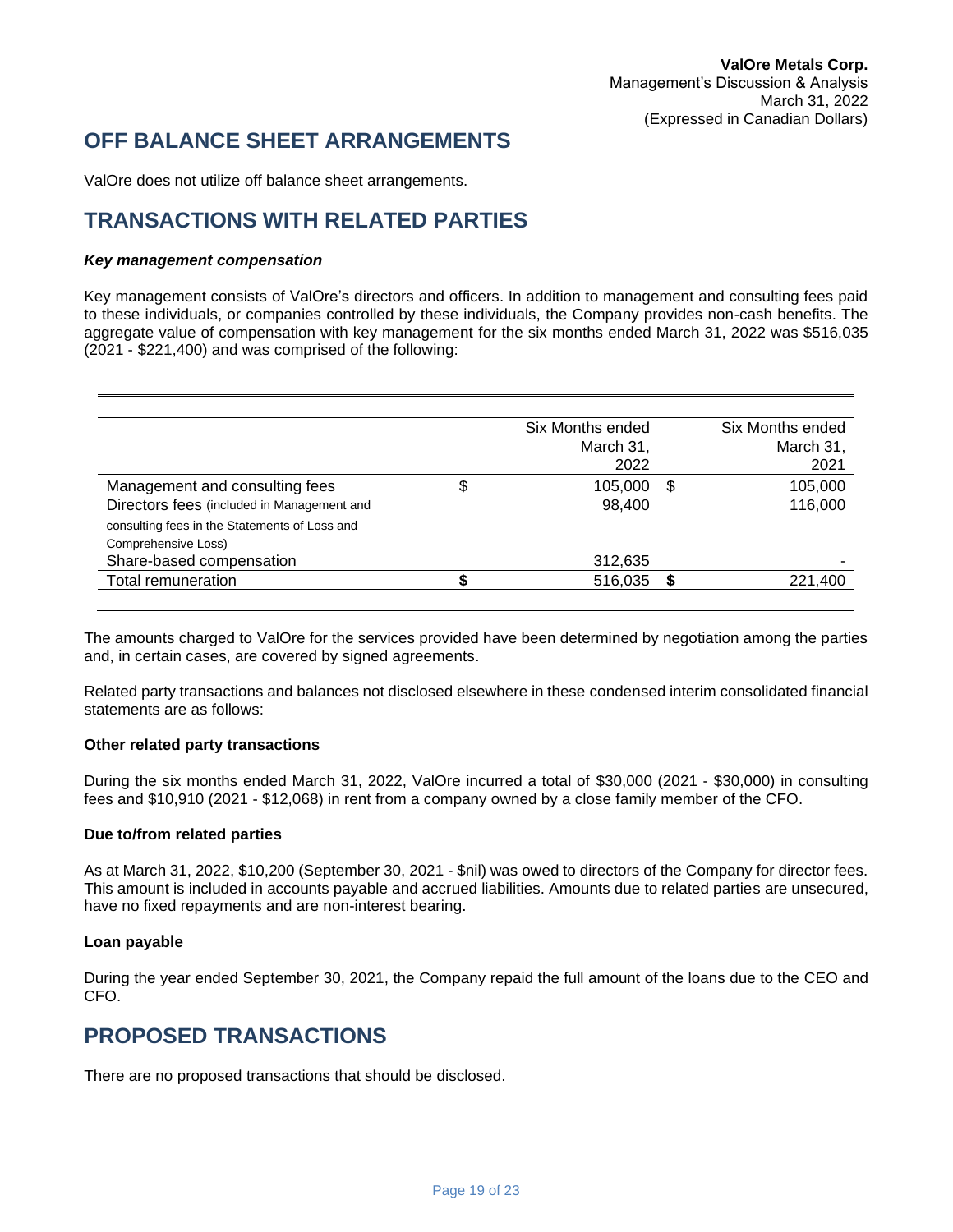# **CRITICAL ACCOUNTING ESTIMATES**

ValOre's accounting policies are presented Note 2 of the condensed interim consolidated financial statements for the six months ended March 31, 2022 and the audited consolidated financial statements for year ended September 30, 2021. The preparation of financial statements in accordance with IFRS requires management to select accounting policies and make estimates. Such estimates may have a significant impact on the financial statements. Actual amounts could differ materially from the estimates used and, accordingly, affect the results of the operations. These include:

- the carrying values of exploration and evaluation assets
- the valuation of stock-based compensation expense

### *Exploration and evaluation assets*

The carrying amount of ValOre's exploration and evaluation assets do not necessarily represent present or future values, and the Company's exploration and evaluation assets have been accounted for under the assumption that the carrying amount will be recoverable. Recoverability is dependent on various factors, including the discovery of economically recoverable reserves, the ability of the Company to obtain the necessary financing to complete the development and upon future profitable production or proceeds from the disposition of the mineral properties themselves.

Additionally, there are numerous geological, economic, environmental and regulatory factors and uncertainties that could impact management's assessment as to the overall viability of its properties or to the ability to generate future cash flows necessary to cover or exceed the carrying value of the Company's exploration and evaluation assets.

#### *Stock-based compensation expense*

The grant date fair value of share-based payment awards granted to employees is recognized as an employee expense, with a corresponding increase in equity, over the period that the employees unconditionally become entitled to the awards. The amount recognized as an expense is adjusted to reflect the number of awards for which the related service and non-market vesting conditions are expected to be met, such that the amount ultimately recognized as an expense is based on the number of awards that do meet the related service and non-market performance conditions at the vesting date.

The accounting policies in preparation of the consolidated financial statements for the six months ended March 31, 2022 are consistent with those applied and disclosed in the Company's audited consolidated financial statements for the year ended September 30, 2021.

# **FINANCIAL INSTRUMENTS AND OTHER INSTRUMENTS**

# **Categories of financial assets and liabilities**

The fair value of the Company's cash and cash equivalents, other receivables, GST recoverable, and accounts payable and accrued liabilities approximate carrying value which is the amount recorded on the statement of financial position due to their short-term nature. The Company's marketable securities, under the fair value hierarchy, are based on level one inputs.

#### *Foreign currency translation*

The functional currency of ValOre and its subsidiaries is the Canadian dollar. Foreign currency transactions are translated into the functional currency of the Company using the exchange rates prevailing at the dates of the transactions. Monetary assets and liabilities denominated in foreign currencies at the reporting date are translated into the functional currency at the exchange rate in effect at the financial statement date. Exchange gains or losses arising from these translations are recognized in profit or loss for the reporting period.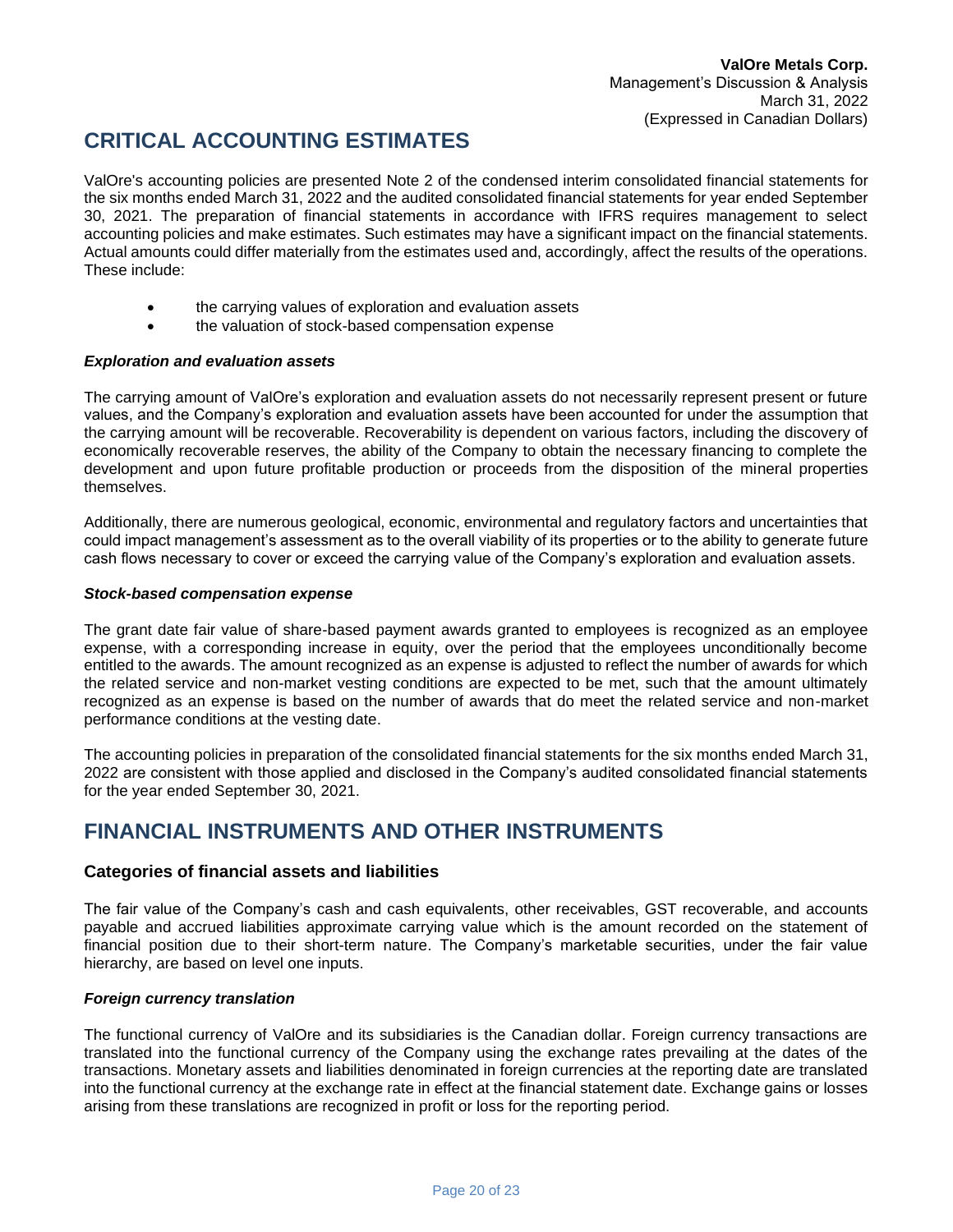### *Credit risk*

Credit risk is the risk of loss associated with a counterparty's inability to fulfill its payment obligations. The Company's credit risk is primarily attributable to cash, other receivables, marketable securities and GST recoverable. Management believes that the credit risk concentration with respect to financial instruments included in cash, marketable securities, other receivables and GST recoverable is remote as they relate to deposits and interest receivable from major financial institutions, marketable securities held with a major brokerage firm, and one other small balance. The maximum credit risk as at March 31, 2022 was \$9,716,972 (September 30, 2021 - \$2,535,084).

### *Liquidity risk*

The Company's approach to managing liquidity risk is to ensure that it will have sufficient liquidity to meet liabilities when due. At March 31, 2022, ValOre had a cash balance of \$9,374,029 (September 30, 2021 - \$2,516,919) to settle accounts payable and accrued liabilities of \$1,651,066 (September 30, 2021 - \$316,859).

#### *Market risk*

Market risk is the risk of loss that may arise from changes in market factors such as interest rates, foreign exchange rates, and commodity and equity prices.

(a) Interest rate risk

The interest rate risk is the risk that the fair value or future cash flows of a financial instrument will fluctuate because of changes in market interest rates. As at March 31, 2022, the Company is not exposed to significant interest rate risk.

(b) Foreign currency risk

ValOre is exposed to foreign currency risk on fluctuations related to cash, accounts receivable and accounts payable and accrued liabilities, denominated in Brazilian Real. A 10% fluctuation between the Canadian dollar and the Brazilian real would impact profit or loss by approximately \$2,000 (September 30, 2021 - \$3,272).

(c) Price risk

The Company is exposed to price risk with respect to commodity and equity prices. Equity price risk is defined as the potential adverse impact on the Company's earnings due to movements in individual equity prices or general movements in the level of the stock market. Commodity price risk is defined as the potential adverse impact on earnings and economic value due to commodity price movements and volatilities.

The Company closely monitors commodity prices of resources, individual equity movements, and the stock market to determine the appropriate course of action to be taken by the Company. The Company maintains certain investments in marketable securities which are measured at fair value, being the closing price of each equity investment at the statement of financial position date. We are exposed to changes in share prices which would result in gains and losses being recognized in total comprehensive loss. A 10% fluctuation in the price of the Company's marketable securities would increase/decrease comprehensive loss by \$22,702 as at March 31, 2022 (September 30, 2021 - \$nil).

# **OTHER REQUIREMENTS**

#### **Additional Disclosure for Toronto Stock Exchange Venture Issuers Without Significant Revenue**

Additional disclosure concerning ValOre's general and administrative expenses and exploration and evaluation assets is provided in ValOre's Statement of Loss and Deficit and Schedule of Exploration and Evaluation Assets contained in its condensed interim consolidated financial statements for the six months ended March 31, 2022 and its audited annual financial statements for September 30, 2021, available on [www.sedar.com](http://www.sedar.com/) .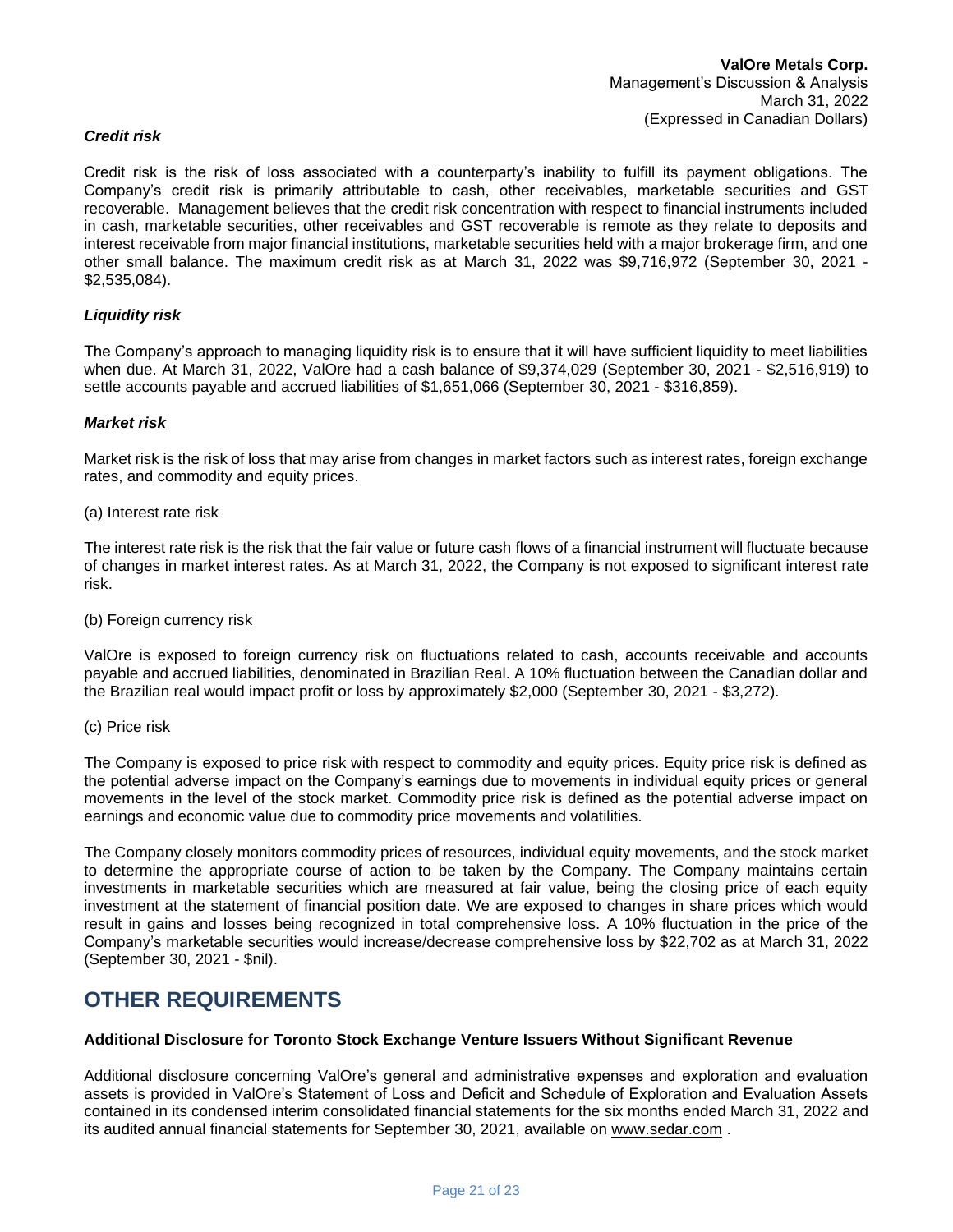# **Commitments**

#### *Advance royalty fees to NTI*

As part of the agreement pertaining to Angilak Property, ValOre is committed to paying annual advance royalty fees of \$50,000 to NTI. NTI allowed the Company to defer the annual advance royalty payments due on March 31, 2015, 2016, and 2018 to December 31, 2019 (paid), 2020 (paid), and 2021 (paid), respectively.

#### *Flow-through premium liability*

Flow-through share premium liabilities include the liability portion of the flow-through shares issued. The following is a continuity schedule of the liability portion of the flow-through shares issuance.

| <b>Balance at September 30, 2021</b>                                 |          |
|----------------------------------------------------------------------|----------|
| Liability incurred on flow-through shares                            | 550,000  |
| Settlement of flow-through share liability on incurring expenditures | (94.159) |
| Balance at March 31, 2022                                            | 455.841  |

During November 2021, the Company completed a non‐brokered private placement of 18,333,333 flow-through shares at a price of \$0.60 per share for gross proceeds of \$11,000,000. A premium of \$0.03 per unit was received for the flow-through shares resulting in an initial liability of \$550,000.

The flow-through liability is amortized to Other Income in the Statement of Loss and Comprehensive Loss, based on the percentage of the eligible expenditures incurred during the period. The Company has an obligation to spend \$9,116,819 in flow-through proceeds by December 31, 2022, by which time the outstanding flow-through share premium liability of \$455,841 will be settled when these flow-through expenditures are made.

#### **Outstanding Share Data**

ValOre's authorized share capital is unlimited common shares without par value. As at the date of this MD&A, the following common shares, options, and share purchase warrants were outstanding:

|                                        | # of Shares | <b>Exercise</b><br><b>Price</b> | <b>Expiry Date</b> |
|----------------------------------------|-------------|---------------------------------|--------------------|
| Issued and outstanding common shares * | 142,492,912 |                                 |                    |
| Warrants                               | 13,340,932  | \$0.45                          | February 17, 2023  |
|                                        | 10,199,035  | \$0.65                          | November 17, 2023  |
| Options                                | 705,000     | \$1.00                          | July 6, 2022       |
|                                        | 1,675,000   | \$0.30                          | August 10, 2023    |
|                                        | 4,425,000   | \$0.25                          | September 6, 2024  |
|                                        | 6,600,000   | \$0.45                          | December 9, 2024   |
| Fully Diluted at May 27, 2022          | 179,437,878 |                                 |                    |

NOTE: On June 28, 2018 the Company's shares started trading on the basis of ten pre-consolidation shares for one post consolidation share. The outstanding warrants & options were also adjusted on this basis.

# **APPROVAL**

The Board of Directors of ValOre Metals Corp. has approved the disclosure contained in this MD&A. A copy of this MD&A will be provided to anyone who requests it.